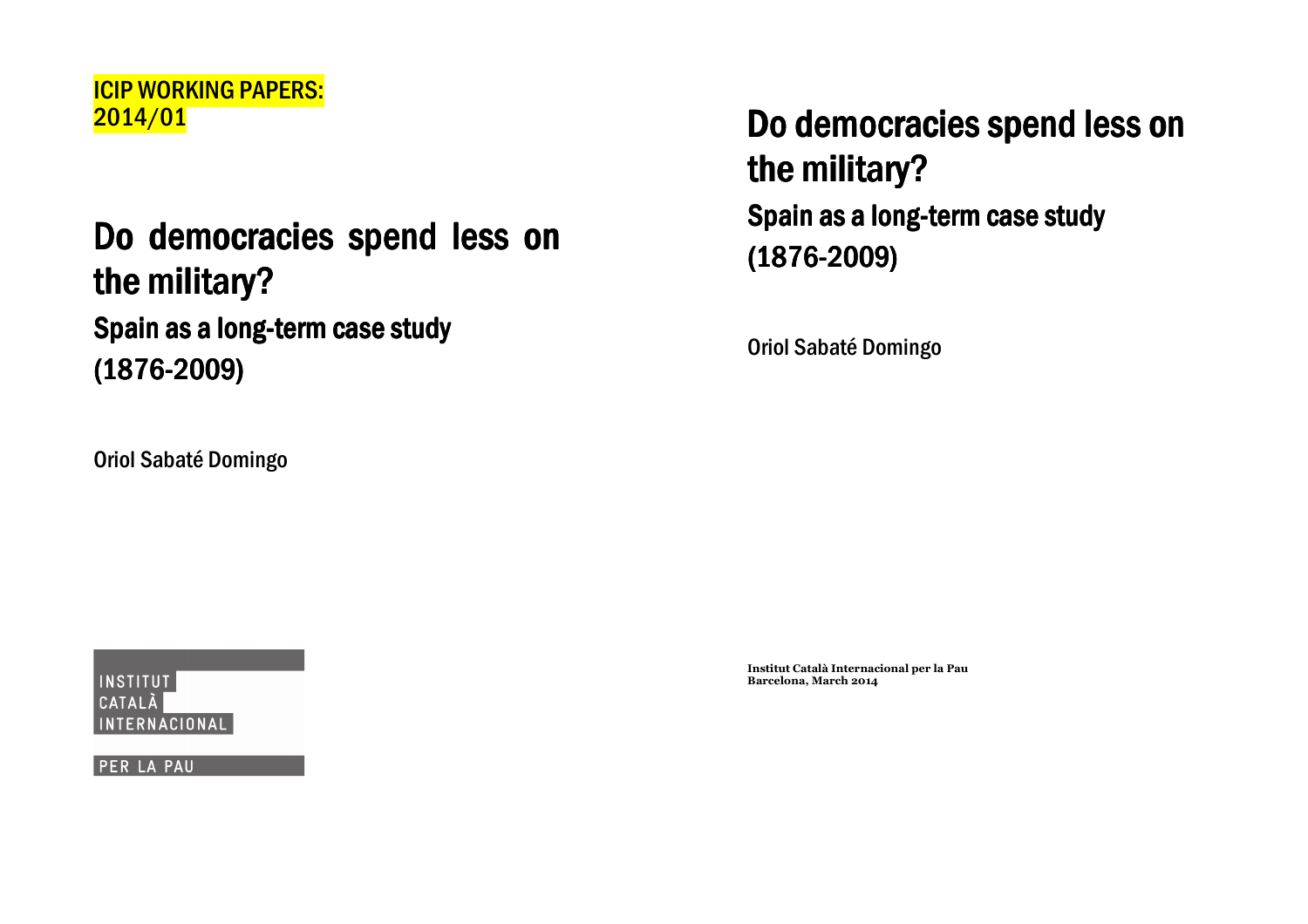#### **Institut Català Internacional per la Pau**

Gran Via de les Corts Catalanes 658, baixos · 08010 Barcelona T. +34 93 554 42 70 | F. +34 93 554 42 80 *http://www.icip.cat*

**Editors** Javier Alcalde and Rafael Grasa

#### **Editorial Board**

 Pablo Aguiar, Laia Balcells, Alfons Barceló, Gema Collantes-Celador, Caterina Garcia, Abel Escribà, Tica Font, Antoni Pigrau, Xavier Pons, Alejandro Pozo, Mònica Sabata, Jaume Saura, Josep Maria Terricabras and Léonie Van Tongeren

**Typesetting** ICIP

# **ISSN**

2013-5793 (online edition)

#### **DL**

DL B 8309-2014



# **THE AUTHOR**

Oriol Sabaté holds a degree in Economics from the Pompeu Fabra University, a Master's degree in Globalization, Development and Cooperation from the University of Barcelona, and also in Economic History (University of Barcelona, Universitat Autònoma de Barcelona and University of Zaragoza). His doctoral thesis deals with the current conditions and consequences of military spending in the long term in Spain.

Contact: Oriol.Sabate@ub.eduedu

# **ABSTRACT**

This paper analyses the influence of political regimes on the level and the economic composition of military expenditure in Spain over the long run. The results suggest that political and strategic variables exerted a significant effect on both the total and the disaggregated military burden throughout the period.

The democratic governments established in the late 1970s and the early 1980s exerted a positive influence on the military burden due to the efforts to reorient the army towards international threats and to involve the armed forces with the newly democratic institutions. These results partially challenge the widely accepted negative relation between democracy and military spending and pose the need for further analyses on political transitions. Additionally, the analysis on the military expenditure composition allows concluding that the international orientation of democratic military policies went along with financial efforts to get a smaller and better equipped army, to confront international military threats.

**Subjects**: armies-costs; military spending; Spain-military history-economic history; democracy.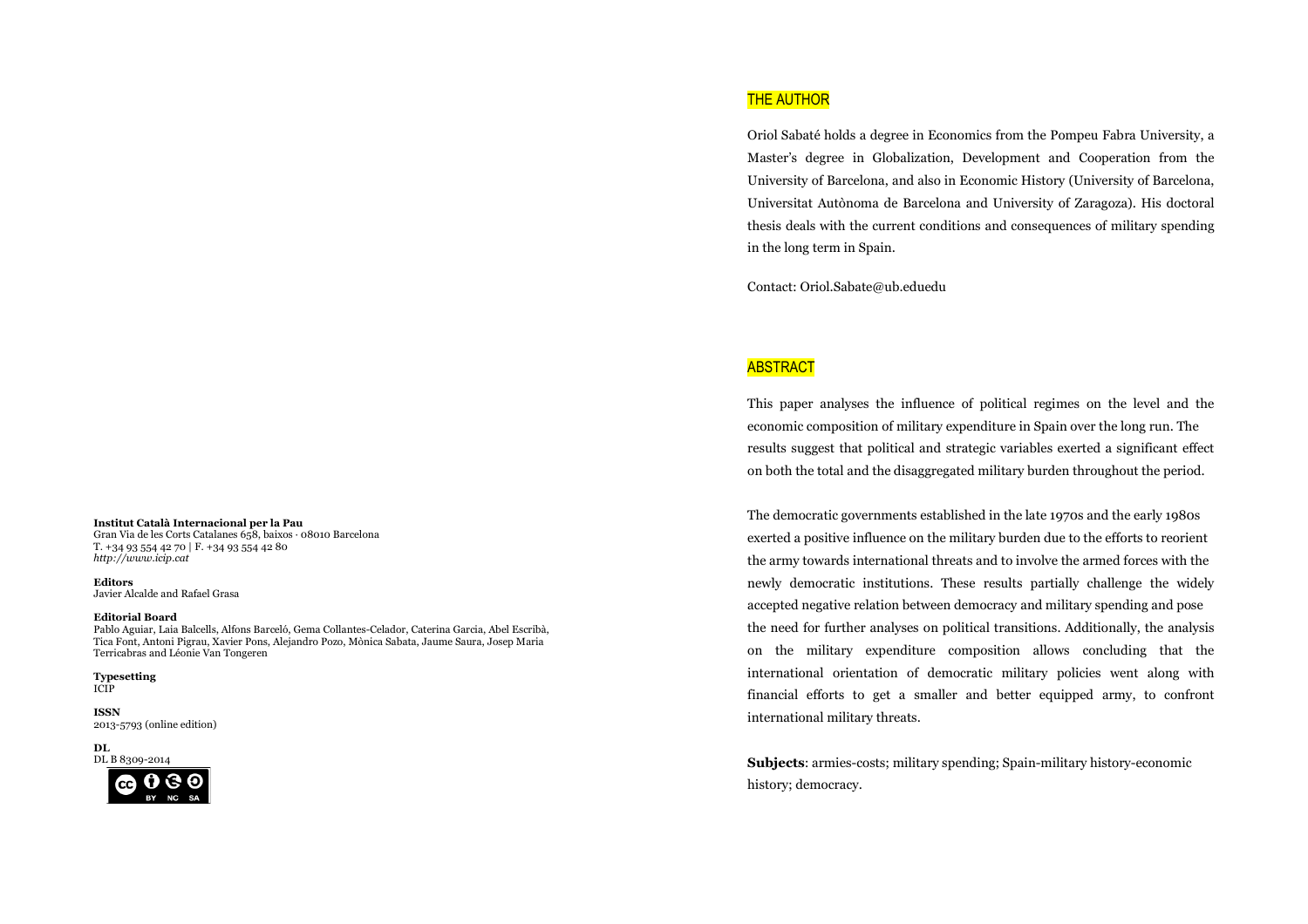# RESUM

Aquest document analitza la influència dels règims polítics en el nivell i la composició econòmica de la despesa militar a Espanya amb un enfocament a llarg termini. Els resultats indiquen que durant tot el període algunes variables polítiques i estratègiques tingueren un paper significatiu tant sobre la càrrega militar total com sobre les seves xifres desagregades. Els governs espanyols democràtics formats a finals de la dècada de 1970 i principis de la de 1980 exercien una influència positiva en la càrrega militar pels seus esforços per reorientar l'exèrcit contra amenaces internacionals i per implicar les forces armades en les noves institucions democràtiques. Aquests resultats posen parcialment en dubte l'argument hegemònic segons el qual existeix una relació negativa entre la democràcia i la despesa militar, i plantegen la necessitat d'aprofundir en l'anàlisi de les transicions polítiques. A més, l'anàlisi de la composició de la despesa militar ens permet arribar a la conclusió que l'orientació internacional de les polítiques militars democràtiques anava acompanyada d'esforços financers per aconseguir un exèrcit més petit i més ben equipat, per tal d'afrontar amenaces militars.

**Descriptors**: costos militars; despesa militar; Espanya-història militar; història econòmica; democràcia

# **RESUMEN**

Este documento analiza la influencia de los regímenes políticos en el nivel y la composición económica del gasto militar en España con un enfoque a largo plazo. Los resultados indican que durante todo el período hubo variables políticas y estratégicas con un papel significativo tanto sobre la carga militar como sobre sus cifras desagregadas. Los gobiernos españoles democráticos formados a finales de la década de 1970 y principios de la de 1980 ejercían una influencia positiva sobre la carga militar por sus esfuerzos por reorientar el ejército contra las amenazas internacionales y por implicar a las fuerzas armadas en las nuevas instituciones democráticas. Estos resultados ponen parcialmente en entredicho el argumento hegemónico según el cual existe una relación negativa entre la democracia y el gasto militar, y plantean la necesidad de profundizar en el análisis de las transiciones políticas. Además, el análisis de la composición del gasto militar nos permite llegar a la conclusión de que la orientación internacional de las políticas militares democráticas iba acompañada de esfuerzos financieros para conseguir un ejército más pequeño y mejor equipado, con el fin de afrontar amenazas militares.

**Descriptores**: costes militars; gasto militar; España-historia militar; historia económica; democracia

# **CONTENTS**

| 4. THE EXPLANATORY FACTORS OF THE EVOLUTION OF SPANISH    |  |
|-----------------------------------------------------------|--|
| 4.1 STRUCTURAL BREAKS IN SPANISH MILITARY SPENDING (1876- |  |
| 4.2 THE EXPLANATORY FACTORS OF SPANISH MILITARY SPENDING  |  |
|                                                           |  |
|                                                           |  |

# **ANNEX**

|--|--|--|

## **TABLES**

| TABLE 3: Regression results for military spending in Spain, 1876 - |  |
|--------------------------------------------------------------------|--|
|                                                                    |  |

# **FIGURES**

| FIGURE 1: Spanish military spending/GDP and Spanish military |  |
|--------------------------------------------------------------|--|
|                                                              |  |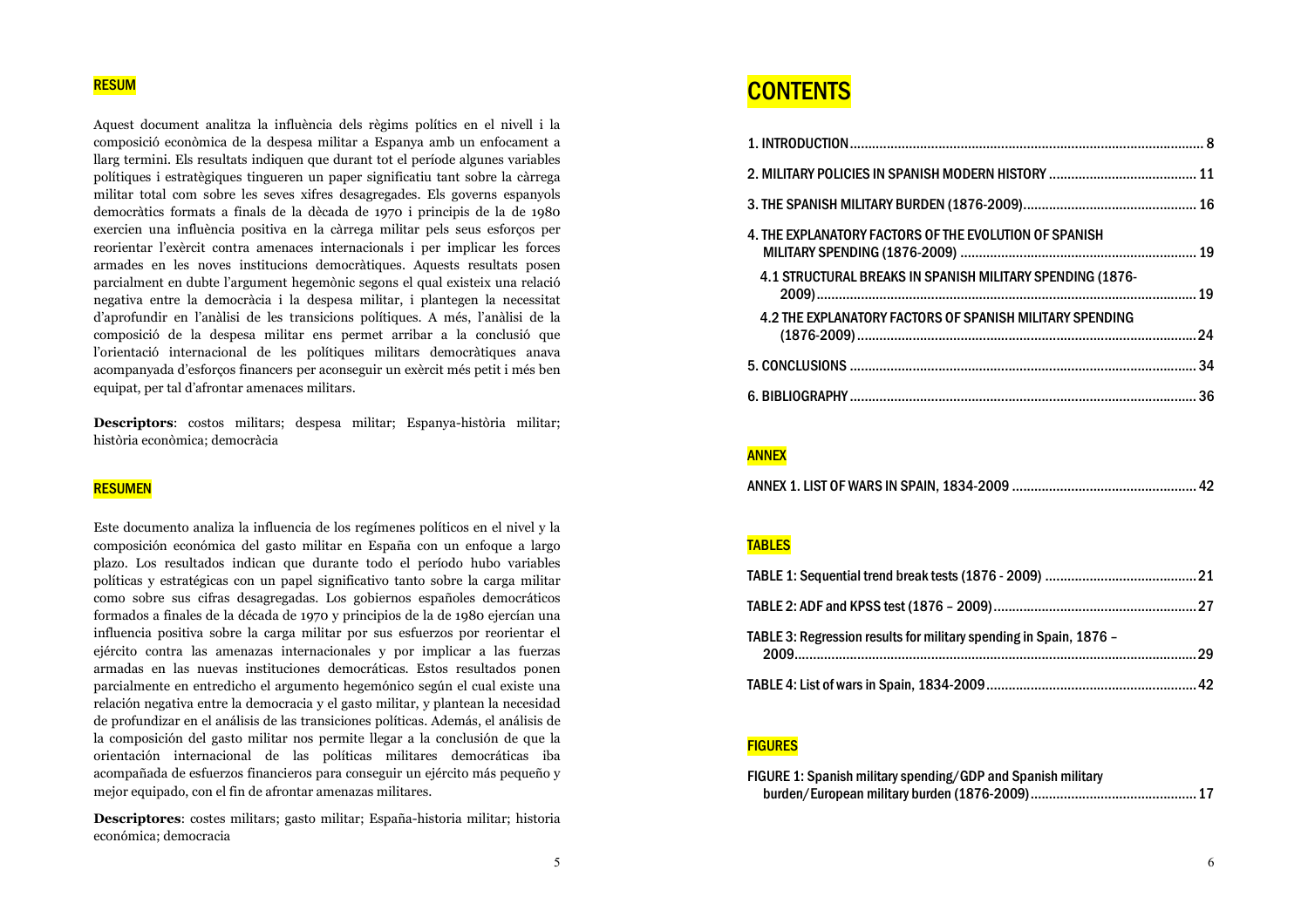# 1. INTRODUCTION**\***

Public resources devoted to enhance military capacity have been one of the main spending items of European state budgets throughout most of the modern period. Although intra-European wars became less frequent during the nineteenth century than before, the new kind of military mobilization and the industrialization of war that emerged in that period demanded substantial resources to fund the armies both in times of peace and war. The rising international tension during the last quarter of the 19th century and the subsequent outburst of the two World Wars increased the financial pressures to keep military spending high, and so did the Cold War, due to the permanent military tension among both blocks.1 Therefore, even though the relative weight of military spending within national budgets has diminished throughout the modern period (mainly in favour of productive and social expenses), it has remained substantial both in absolute and in relative terms.2

The importance of military spending has been widely recognized by the defence economics literature. Born in the context of the high military expenditure ratios achieved in most western countries during the early Cold War decades, defence economics has analysed in depth the evolution of historical and present military spending figures and its potential determinants. One of its main areas of study has been the effect of political regimes on military spending, in which most studies have supported a negative relation between democracies<sup>3</sup> and the military burden (defined as military spending as a share of GDP). This result might be explained by the traditional liberal claims: citizens, when free to choose, prefer educational and social

expenditures rather than military spending. Furthermore, the cost of war (both in terms of resources and in terms of human loss) would constrain their wish to get involved in violent conflicts. Consequently, democratic leaders would be concerned about the potential effects of arm races on warfare dynamics. All in all, democracies would constrain their military burden in comparison with non democratic regimes.<sup>4</sup>

For instance, Sprout and Sprout (1968) point out that the advent of democracy in Great Britain after the First World War pushed down military spending as a percentage of total public budget. Other authors such as Goldsmith (2003) and Fordham and Walker (2005) find similar results when analysing the relationship between democracy and military burden in large international panel datasets from 1886 to 1989 and from 1816 to 1997 respectively. Interestingly, Fordham and Walker (2005) find more significant results when they analyse only the major powers than when they consider all countries. Similarly, Dunne et al. (2003), Dunne and Perlo-Freeman (2003) and Dunne et al. (2008) present the same results for different samples of developing countries during the second half of the twentieth century, while Lebovic (2001) observes the same relation between both variables in a sample of several Latin American countries from 1974 to 1995. Finally, Töngur et al. (2013) also obtain the same results when analysing more than 130 countries for the period 1963-2001.

The intensity of democracy has been also discussed in Rota (2011), who analyses the effects of the democratization wave and the subsequent return towards totalitarianism during the period 1880-1938 in a sample of several OECD countries. According to his results, restricted democracies (non-full democracies in Rota's words, in which political participation was based on census suffrage) tended to spend more resources in the military than democracies and autocracies. This is explained in terms of the equilibrium between high fiscal capacity and low regulatory constraints prevailing in restricted democracies, in contrast with the other two types of political regimes (which do not share both features at the same time). Similarly, in their analysis on dyadic militarized disputes, Baliga, Lucca and Sjöström (2011) argue that limited democracies are more aggressive than other regime types (particularly during the period prior to the Second World War), while dyads (pairs of countries in conflict) consisting of two democracies are the least conflict ridden of all.

<sup>\*</sup> This paper is part of my PhD dissertation project under the supervision of Alfonso Herranz and Sergio Espuelas, to whom I am most grateful for their valuable advice. I acknowledge the financial support from the Catalan International Institute for Peace and the Catalan Department of Economy and Knowledge, as well as the Research Project ECO2012-39169-C03-03. I want also to thank the participants of the I Foro de Doctorandos e Investigadores Noveles en Historia Económica and the VIII European Historical Economics Society Summer School for their helpful comments, as well as the members of the Department of Economic History and Institutions of the University of Barcelona for their useful advices during the PhD seminars. I am also grateful to Stein Aaslund and Perlo-Freeman for their generous help with the NATO figures and methodologies on military spending, and to the staff of the Study Center for Peace J.M. Delàs for their suggestions on Spanish military expenditure.

 $1$  For a description of modern military policies, see for instance Rogers (2000) and Colom Piella (2008).

 $2$  Eloranta (2008) and Cardoso and Lains (2010). The significant weight of military expenditures within national public budgets has inspired several works about their potential impact on institutional transformations (see, for instance, Besley and Persson, 2009; O'Brien, 2011; Dincecco and Prado, 2012)and on economic performance (see, for instance, Pieroni, 2009; Dunne and Mehmet, 2009).

 $3$  Democracy is usually defined as a political regime with open and competitive political participation with substantial checks and balances on the discretionary powers of the chief executive. See Marshall and Cole (2011).

<sup>4</sup> Liberal authors use to quote Immanuel Kant and his idea of "Perpetual Peace" as the main theoretical basis of their thoughts on democratic regimes, military spending and warfare (Fordham and Walker, 2005).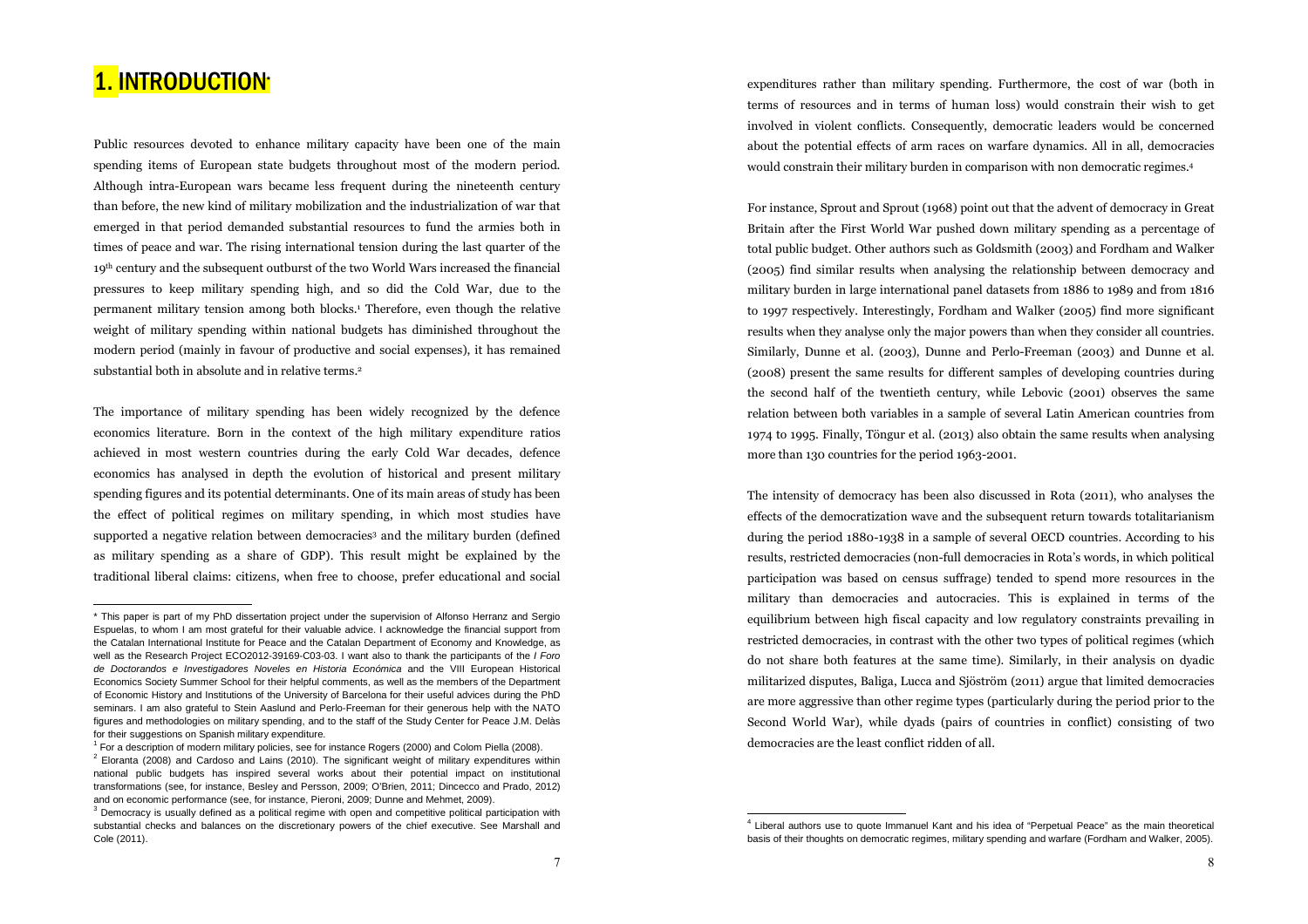Despite widespread consensus on the negative relation between democracy and military spending, some authors have recently questioned it. For instance, Goldsmith (2007) analyses the spending behaviour of political regimes in times of war and peace in an international panel dataset from 1885 to 1997. The author concludes that democracies bear lower military burden than other political regimes in times of peace due to the social preferences of voters, and higher military burden in times of war, due to their higher fiscal capacity and their social legitimacy to go to war. This would be mainly explained by the executive constrains of democratic governments and their willingness to ensure victory in a context of political competition. These results are also in line with Schultz and Weingast (2003), who argue that democratic governments would be more able to borrow more money in times of war than other kind of governments due to their financial reputation. Therefore, the expected negative relation between democracy and the military burden might be altered by the international military scenario.

From a theoretical perspective, Acemoglu, Ticchi and Vindigni (2010) suggest that nonconsolidated democracies may have greater incentives than other oligarchic regimes to make concessions to the military in order to ensure their loyalty. According to these authors, given that transitional democracies cannot commit to not reform the military (as a large army devoted to repression is not needed anymore), transitional democracies may pay higher wages to the military than oligarchic regimes in order to avoid coups d'état. Additionally, the involvement in international disputes during transitional periods (where the army becomes necessary for national defence) may help democratic institutions to keep a strong military structure while facilitating the democratic transition. As a consequence, democracies may even sustain higher military expenditures than autocratic regimes during transitional periods.<sup>5</sup>

This paper aims at contributing to this debate by analyzing Spanish military spending from 1876 to 2009. Spain provides an interesting case to study the political determinants of military spending from a historical perspective. Since the end of the Third Carlist War (1872-1876), Spain has being ruled by several political regimes, including three long-lasting and fairly stable ones: a restricted democracy during the Restoration (1874-1923), the dictatorship of Francisco Franco (1939-1975) and the present democratic regime (1977-nowadays). It therefore provides an ideal scenario to study the military policies of different political regimes and their potential impact on military spending. The dictatorship of Primo de Rivera (1923-1930) and the democratic Second Republic (1931-1939) may also allow studying the effect of short-lasting political regimes on military spending policies.

To that purpose, this paper analyses a new long-run military expenditure database for Spain that has been made on the bases of the NATO methodological criterion. In line with the Alliance's statistics, the new dataset provide total military spending estimates as well as disaggregated figures on military personnel, pensions, investment (military equipment and infrastructure), and operational expenditures. Disaggregated data on economic items may provide relevant information in order to understand the evolution of total military expenditure. However, given that most quantitative analyses are based on international panel datasets (which generally only offer aggregate figures), the political determinants of military expenditure composition have not been paid much attention so far. The paper tries to fill in this gap by providing a long-term analysis of the evolution of Spanish both aggregate and disaggregated data on military expenditures.<sup>6</sup>

Despite the relevance of military spending within the Spanish public budget in modern times, long-term analyses on its evolution and its main determinants are extremely scarce. To my knowledge, only Gadea and Montañés (2001) have studied this topic from a long-run approach, although they do not provide an analysis on the military expenditure composition.7 These authors analyse the political and strategic determinants of the total Spanish military spending for the period 1850-1995 through a

<sup>&</sup>lt;sup>5</sup> The core argument used by the authors can also be found in Thompson (1980), according to whom the military-governmental disagreements about what levels of budgetary and material support are necessary for military operations constitute one of the most important sources of tension in civil-military relations. However, the effectiveness of increasing military spending in avoiding coup d'ètats remains unclear in empirical analyses. For instance, according to Tusalem (2013), who analyses 44 political transitions from 1984 to 2008, the level of the military burden does not significantly affect democratic consolidation. By contrast, Powell (2012) suggests that the level of military expenditures per soldier negatively affect coup attempts, although the author does not restrict his analysis to democratic transitions but to a broad panel dataset of 143 countries from 1961 to 2000. Nevertheless, concerning the aims of this paper, these authors do not analyse whether transitional democracies spend more on the military than other political regimes nor whether they effectively increase military spending.

 $6$  Analvses on the distribution of other categories of public expenditure, such as social spending, are common in the literature. See, for instance, Lindert (2004) and Espuelas (2012). For short-term analyses on the determinants of military expenditure composition, see Batchelor et al. (2002) and Bove and Cavatorta (2012).

 $<sup>7</sup>$  From another point of view, Comín (2004) describes the historical pattern of military spending in</sup> comparison with the pattern of civil expenditure. The author argues that fundamental political changes (mainly the shift from an absolute monarchy to a liberal state in the first half of the nineteenth century) and the development of the Welfare State (throughout the twentieth century, and particularly since the mid- 1960s) affected the weight of military spending within total public expenditure. However, the author neither analyzes the military burden (which constitutes the object of study of this paper, as in most of the international literature) nor carries on a systematic quantitative analysis.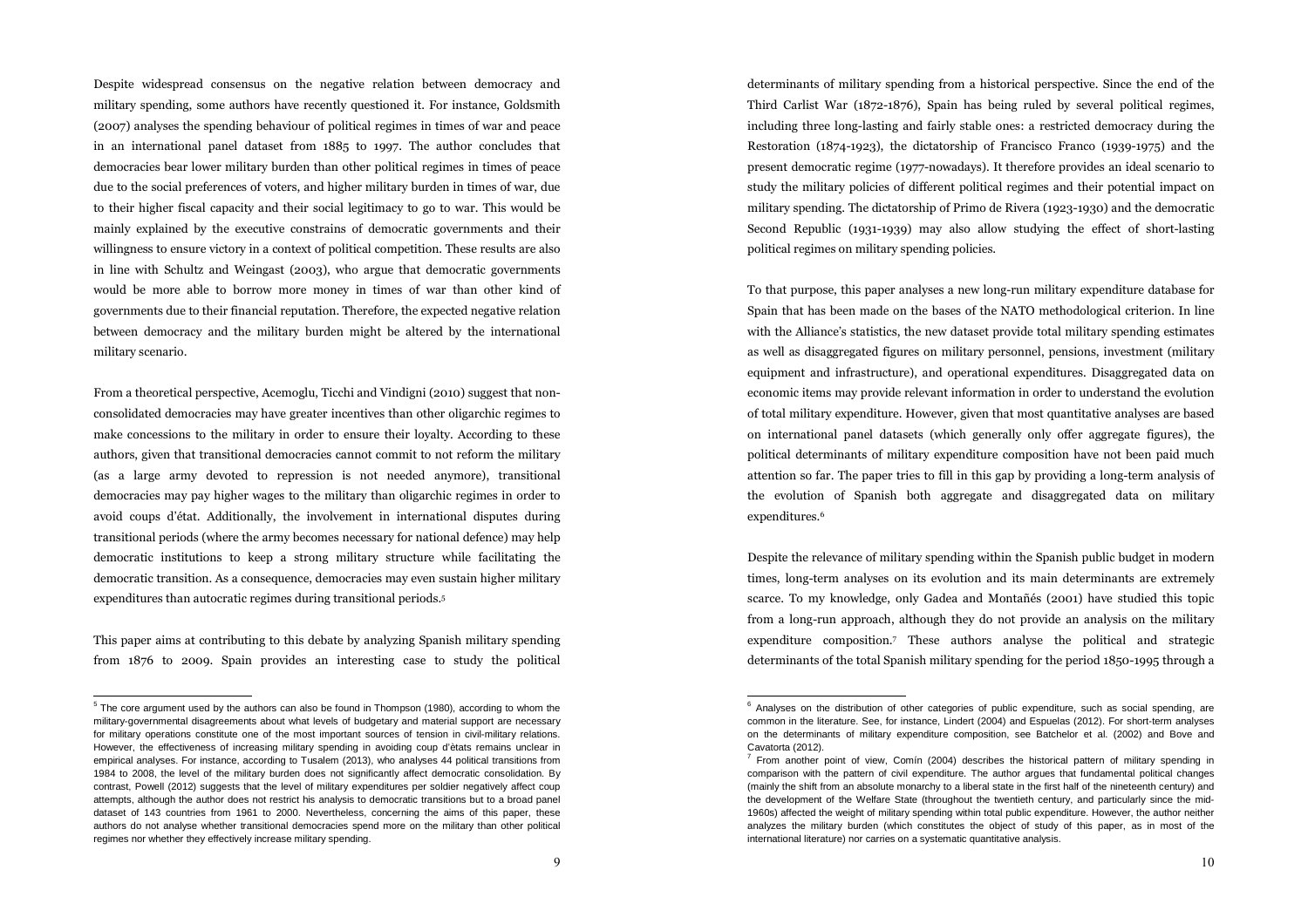cointegration analysis.8 According to them, neither political regimes nor the international military scenario have significantly affected the evolution of military spending since the mid nineteenth century to the present; by contrast, they consider GDP (once wartimes and other outliers are controlled for) as the main driving force. In this context, this paper aims at addressing specifically the effects of political regimes on the Spanish military burden evolution by applying a more comprehensive methodological approach on the basis of new disaggregated data.<sup>9</sup>

The paper proceeds as follows. Section 2 and 3 describe the main features of Spanish military policies from the mid nineteenth century to the present, and the new military spending data. Section 4 analyses the incidence of political factors on the level and composition of the Spanish military burden, and Section 5 concludes.

# 2. MILITARY POLICIES IN SPANISH MODERN **HISTORY**

According to the military historian Puell de la Villa (2001), military policy in Spain has experienced two major changes in modern times. The first one began with the military reforms initiated in 1844 by Nárvaez, president of the government during the liberal monarchy of Isabel II (1833-1868). The military structure was redefined in order to use the army exclusively to protect the national territory, to defend the external prestige of the monarchy and to guard the State internal constitution, while the fight against banditry and the customs surveillance were entirely transferred to police and paramilitary corps.10 The second major shift in the nature of the army did not arrived until the democratic period initiated in the second half of the 1970s. The new defence policy reoriented the army to external missions, while the jurisdiction on internal control was transferred to the police corps. This shift implied a very deep restructuration of military forces (including personnel, infrastructure and equipment endowments), in which democratic governments tried to get a smaller but better equipped army.

In between these two major transformations, the Spanish army and the military policy experienced several other significant (although probably minor) changes. Firstly, the liberal monarchy of Isabel II and, especially, the Liberal Union Government of 1858-1863, were more active in military external interventions than the following regimes, carrying out numerous military actions in Africa, America and the Pacific, and undertaking the military repression of the Dominican secessionist insurgents.11 By contrast, the establishment of the Restoration (1874-1931), which re-established the monarchical regime of the Bourbons after the Revolutionary Period initiated in 1868,<sup>12</sup> gave place to a military withdrawal based on a neutral policy in the main international conflicts.13 The only external military interventions during the first decades of the Restoration were aimed at the defence of North African possessions and overseas colonies. According to several military historians, this military policy consolidated a very nationalist army devoted essentially to grant domestic public order.14 Meanwhile, the navy was becoming obsolete because of the fast technological improvements of the period and its wearing down due to intensive use during the monarchy of Isabel II.<sup>15</sup>

The Restoration's governments of the twentieth century set up a significant shift in the Spanish military policy. According to Torre del Río (2003), the defeat in the 1898 war against the US (that implied the loss of the last overseas colonies in America and the Pacific, and the destruction of the Spanish navy) and the increasingly aggressive French policy in Morocco gave place to a new expansionist Spanish policy in North Africa. The 1909 war in Melilla started a period of discontinuous military interventions that lasted until 1927 with the defeat of the Moroccan insurgency by the Spanish and French armies. The main military interventions took place from 1909 to 1914 (with the Melilla war and the repression of insurgency in Melilla and Ceuta) and from 1921 to 1927 (after the Spanish defeat in Annual). This expansionist policy went also along with the growth in domestic social conflict (mainly led by the workers' movement and peripheral nationalist claims) during the interwar period, and the beginning of the corporatist

 $8$  Their data on military spending comes from Comín (1985), which is also used in Comín (2004) and further reviewed in Comín and Díaz (2005).

 $9$  In contrast with the lack of long-term analyses, several authors have described the Spanish military expenditure evolution throughout the recent democratic decades (although without studying its political determinants). See, among others, Sánchez Gijón (1982), Fisas Armengol (1982), Valiño Castro (2001), García Alonso (2007) and Oliveras and Ortega (2007).

<sup>&</sup>lt;sup>10</sup> The list of wars in Spain from 1834 to 2009 is provided in Annex A.

 $11$  Pereira (2003).

 $12$  The re-establishment of the monarchical regime of the Bourbons went along with higher political participation than in the monarchy of Isabel II, especially after 1890, in which male universal suffrage was established.

 $13$  This was only partially altered by the agreement with Germany in 1877 and the Mediterranean Agreement in 1887 (linked to the Triple Alliance).

<sup>&</sup>lt;sup>14</sup> López Garrido (1982), Ballbé (1983), González Calleja (1998), Cardona (1983, 2008).

<sup>15</sup> Pereira (2003).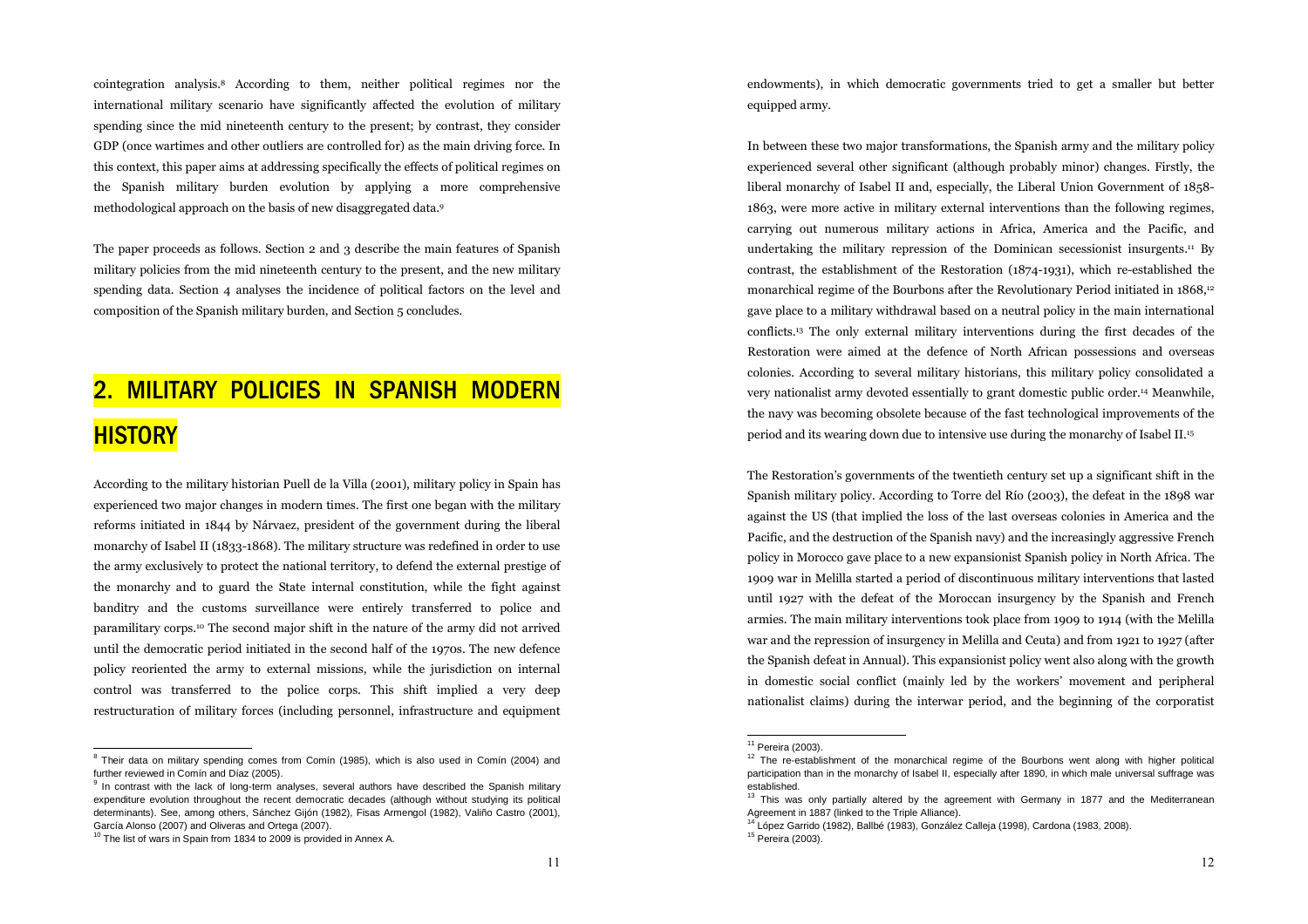interventions by the army (clearly seen in the so-called *Juntas de Defensa*). All in all, the early twentieth century saw an increase in militarism and a more prominent role of the army in the social and the political agenda, which ended in 1923 with the establishment of Primo de Rivera's military dictatorship (1923-1930).<sup>16</sup>

In line with this shift in the external policy, Velarde (2000) argues that the first decades of the twentieth were also characterized by a gradual implementation of the German model based on the encouragement of a national military industry and rearmament. The adoption of the German and Italian model of industrial mobilization in Spain has been studied by San Román (1999), who argues that the Spanish mobilization process was mainly supported by the army. It was mostly based on the modernization plan implemented by the Ministry of the Navy, José Ferrándiz, in 1907 (designed to modernize the navy yards, to construct new warships and to acquire new weapons and equipments), the Royal Order passed in 1926 (on extraordinary works and services on infrastructure, equipment and general material costs for the three armies) and the acquisition of military airplanes during the late 1910s and the 1920s.17 This industrial policy would be reinforced in the 1940s and the 1950s during the autarkic period of Franco's dictatorship (1939-1975).

The Second Republic (1931-1939) established after the Primo de Rivera's dictatorship tried to change the former military policies by reducing the presence of the military in domestic conflicts and establishing a new neutral and pacifist international policy (especially during the first two years of left-wing governments). This had its major success in the Spanish participation in the International Conference for Disarmament and the creation of the Group of Eight in 1932.18 The first governments of the Republic also tried to transform the military budget in favour of better military equipment and endowment (even a consortium of military industries was established in 1932 in order to promote national military production)<sup>19</sup>, while carried on the most ambitious plan to reduce the number of chiefs and officials.20 However, the conservative governments

established after the 1934 election reversed most of these new policies in favour of the former military model.<sup>21</sup>

The establishment of the dictatorship of Francisco Franco after the military uprising against the Republican government (and the subsequent Civil War of 1936-1939) gave place again to an army mainly focused on internal threats, except for the early attempts to become involved in the Second World War together with the Axis powers.<sup>22</sup> However, despite this continuity in the army's domestic orientation, the dictatorship changed the character of the military policy. Firstly, the army handed over the majority of public control functions to the police and paramilitary corps, keeping only the last resort actions (such as fighting the guerrillas in the mountains, especially until 1947) and the military trials on public order turmoil.23 Secondly, the military agreement with the United States in 1953 (renewed periodically thereafter) granted technical assistance and military and economic aid to Spain in exchange for the establishment of several US military bases in the Iberian Peninsula (due to the geostrategic position of Spain in the Mediterranean Sea in the context of the Cold War). Therefore, the domestic orientation of the army was since then associated with the security provided by the United States.<sup>24</sup>

As has been said before, the democratic transition of the second half of the 1970s involved a profound transformation of the military policy. The new democratic governments reoriented the army to external missions and reinforced the military agreement with western countries, mainly through Spain's membership in the North Atlantic Treaty Organization (NATO) in 1982 (although the incorporation to its military structure had to wait until the end of the 1990s) and in the Western European Union (WEU) in 1984 (and as a full right member in 1990).25 This newly international orientation went along with the acquisition of new military equipment and the modernization of military forces. In this regard, although some preliminary efforts to modernise the army had already been undertaken in the late 1960s, it was the new democratic regime who gave the major impulse to those reforms. According to Gómez

 $16$  Cardona (1983), Puell de la Villa (2001).

<sup>17</sup> San Roman (1999).

<sup>&</sup>lt;sup>18</sup> Aiming also to reduce the military burden within public budgets. See San Roman (1999).

<sup>&</sup>lt;sup>19</sup> The consortium was finally abolished in 1934 after the riots in Asturias. See Cardona (1983).

 $^{20}$  According to Jordana and Ramió's (2005) data, the number of chiefs and officials was reduced from 18,102 in 1931 to 8,911 in 1934. As has been described by Cardona (1983), the plan was designed to encourage the voluntary retirement of military chiefs and officials by guaranteeing their complete salary during their retirement period. Although this reform significantly reduced the official corps, it also increased the public duties on military pensions.

 $21$  Cardona (1983), Puell de la Villa (2000), Pereira (2003).

<sup>22</sup> Olmeda (1988), Cardona (2008).

<sup>&</sup>lt;sup>23</sup> According to Cardona (2008), this shift aimed to reduce the de facto power of the army and to avoid the appearance of any alternative military leadership.

<sup>&</sup>lt;sup>24</sup> In line with these pacts, Spain joined the United Nations in 1955, the International Labour Organization in 1956 and several international institutions (such as the International Monetary Fund, the World Bank and the Organization for European Economic Cooperation) in 1958. See Pereira (2003) and Viñas (2010). <sup>25</sup> Puell de la Villa (2001), Pereira (2003). The Spanish army started participating in international military missions in 1989 with the UN intervention in Angola. Since then, more than 100,000 Spanish soldiers have been mobilized in about 67 missions under the structure of international organizations such as the UN, the EU, NATO, the WEU, the OSCE, or specific international coalitions. See Melero Alonso (2012).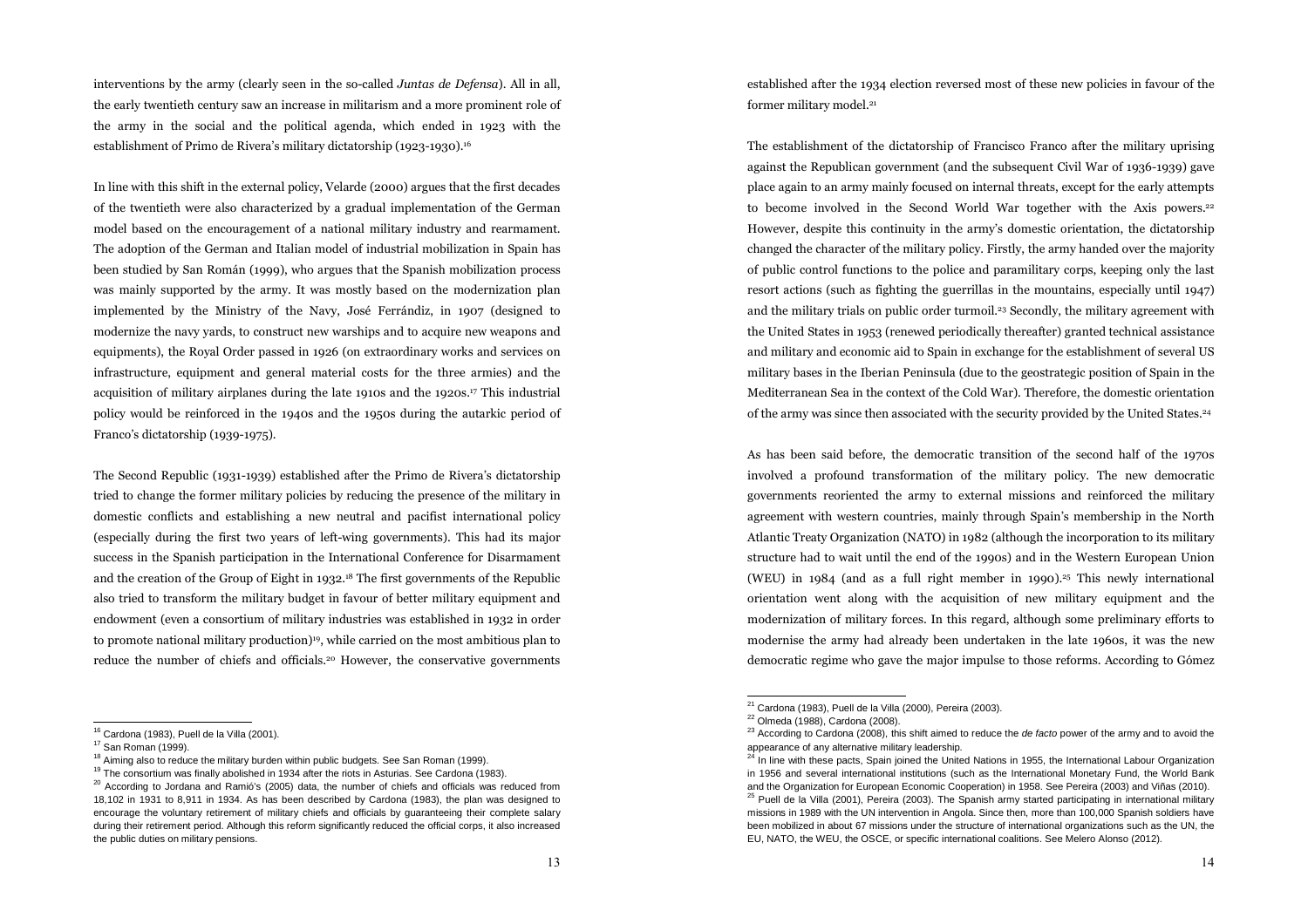Castañeda (1985), it was not until 1965 when the dictatorship passed the first legislation to programme the acquisition and construction of new military equipment (Law 85/1965), and until 1971 that it designed an eight year plan for investments, maintenance and reposition of material and major equipment (Law  $32/1971$ ).<sup>26</sup> However, due to the high inflation rates of the mid 1970s (which reduced the purchasing power of the 1971 program), major investments in new equipment had to be supported with the Royal Order 5/1977 and several subsequent laws during the early democratic period.<sup>27</sup>

These military policies went also along with several plans aimed at reorganizing the military structure and reducing military personnel (particularly in the land forces), such as the Law 20/1981, which reduced the number of officials, the General Plan for the Modernization of the Army (META, Spanish acronym) in 1983, the Plan for the Reorganization of the Army (RETO) in 1990, the Plan for the New Organization of the Army (NORTE) in 1994, and more recently, the reorganization of the army set by the Royal Order 416/2006. These plans were initially accompanied by increases in voluntary recruitment (in order to compensate for the reduction in the number of conscription months) and growing retributions to military personnel, which finally gave place to the Royal Order 359/89 to put military retributions at the same level as civil ones.28 According to Narcís Serra, Minister of Defence from 1982 to 1991, this modernization policies (including the new investments on military equipment and the external reorientation of the army) and the aforementioned increases in the military retributions were both part of the military transition and subsequent military democratic consolidation (generally placed from 1975 to 1989)<sup>29</sup> aimed to get more competitive armed forces and to involve them with the newly democratic institutions, in order to avoid military attempts to restore the former dictatorial regime.<sup>30</sup>

The analyses presented in the next section are based on a new dataset on total military spending in Spain and its economic composition from 1876 to 2009.31 The series have been elaborated following the NATO methodological criterion, which is one of the most comprehensive and widespread criteria on military spending and is used by several international institutes and organizations such as the Stockholm International Peace Research Institute (SIPRI), the Arms Control and Disarmament Agency (ACDA, now part of the US Department of State) and the International Institute of Strategic Studies (IISS). According to NATO, defence expenditure is defined as payments made by a national government specifically to meet the needs of its armed forces or those of allies. It mainly includes salaries and social benefits to military personnel, operational and maintenance expenditures, procurement expenditures on equipment and other goods, expenditures on infrastructure construction, research and development, military aid to other countries and contributions to international organizations. Unlike other standard criterions, NATO also includes pensions to military personnel (also to civil personnel devoted to military activities), procurements on credit, the United Nation peacekeeping missions and the humanitarian and disaster relief.32

Figure 1 presents the evolution of Spanish military spending as a percentage of GDP (military burden) from 1876 to 2009 (solid line). The series shows some severe fluctuations during the period before the Civil War of 1936-39, such as those of the early 1910s and 1920s, in which the military burden reached levels close to 5 per cent of GDP. After the war, the military burden reached its historical maximum near 10 per cent of GDP, which was followed by a rapid decrease during the 1950s and the 1960s. The lowest ratios of the whole period were reached in the 1990s and the 2000s, when they stabilised at a level well below 2 per cent of GDP.

<sup>&</sup>lt;sup>26</sup> Before this period, most new equipment arrived via international aid from the United States thanks to the pacts signed in 1953 by both countries.

 $^{27}$  See also Puell de la Villa (2001), García Alonso (2007). According to Ortega Martín (2008) and Pérez Munielo (2009), the plans on new military equipment that were included in those laws were fairly accomplished until 1990; since then, final investments were much lower than the planned ones.

<sup>&</sup>lt;sup>28</sup> See Puell de la Villa (2000), Pérez Munielo (2009). The reductions in military personnel went also in line with the objective of professionalization of the army; in this regard, the Law 17/1999 suspended the mandatory military service, giving place in 2002 to an army fully composed by professional soldiers. See also Pérez Munielo (2009).

 $^{29}$  The military transition itself is generally placed from 1975 to 1982, while the process of military democratic consolidation is placed from 1982 to 1989. See Barrios Ramos (2006), Serra (2008).

 $30$  Serra (2008). See also Agüero (1995), who argues that the army's professional decay during Franco's regime gave civil elites the opportunity to link the military modernization with the political democratization.

<sup>&</sup>lt;sup>31</sup> The analysis starts with the establishment of the Restoration regime (1874-1923), although it excludes its two first years as they were extraordinarily distorted by the end of the formerly ongoing Third Carlist War (1872-1876). Although there is available data on Spanish military spending for some previous decades, homogeneous data on European military expenditure based on the same methodological criterion than mine (which is needed for the analysis) does not start until the 1870s in Hobson (1993).

 $32$  For a methodological discussion on the NATO criterion and the elaboration of the Spanish military spending series, see Sabaté (2013).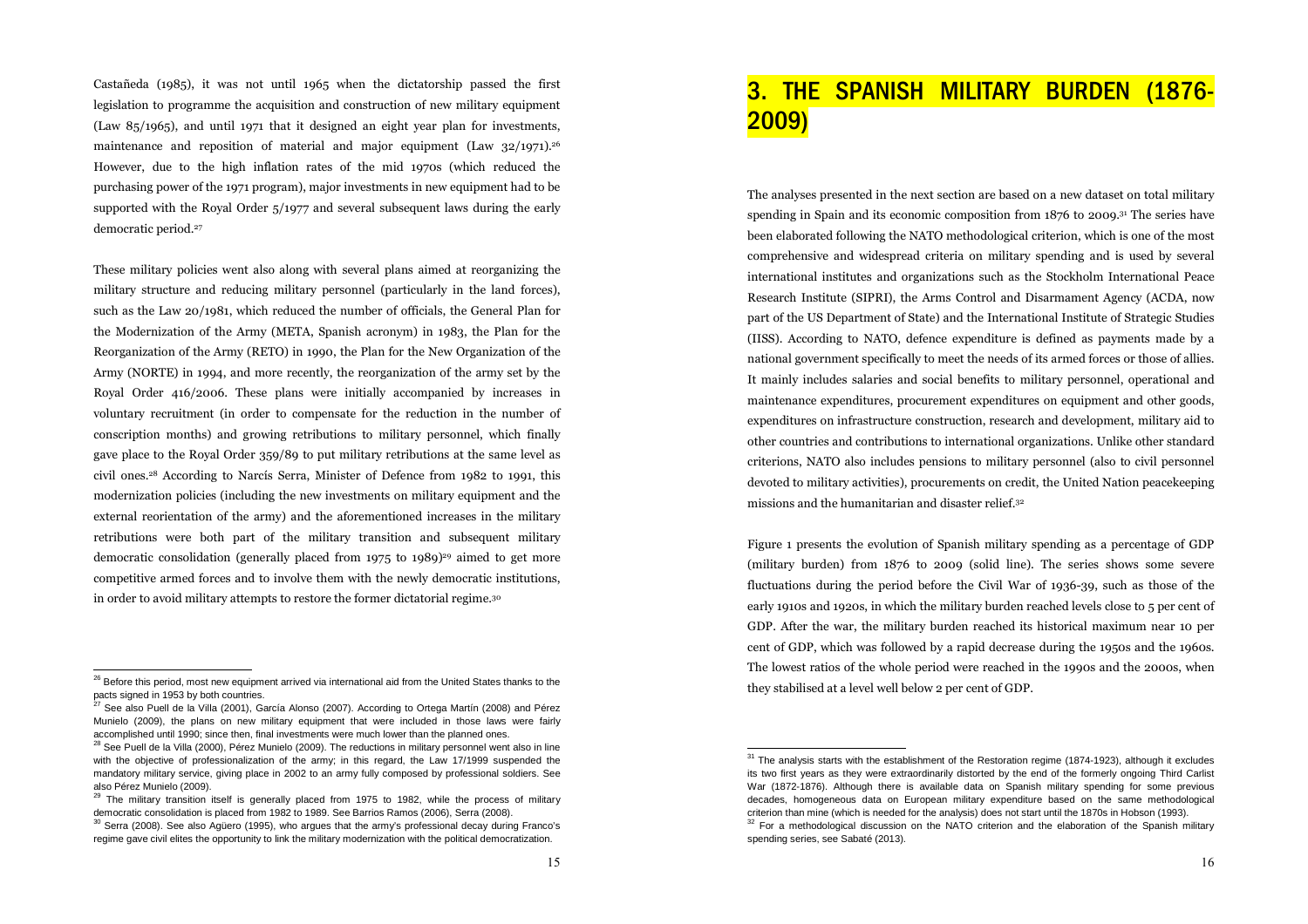

*Figure 1. Spanish military spending/GDP (left axis) and Spanish military burden/European military burden (right axis) (1876-2009)* 

*Sources*: for Spanish military burden, my own estimates from 1876 to 1986; from 1987 on, NATO data (http://www.nato.int). Military spending data for the sample of European countries (except for Portugal) comes from Hobson (1993) for the period 1876-1913, from the Correlates of War Project for 1914-1948 and from the NATO database for 1949-2009. Data for Portugal comes from Valério (2001) for 1876-1948 and from the NATO database for 1949-2009. The figures on nominal GDP and exchange rates for the period 1876-1948 are from the databases of Accounts Global Finance (http://eh.net/databases/Finance/), Historical National Worth (http://www.ggdc.net/databases/hna.htm), Measuring (http://www.measuringworth.com/) and Jones-Obstfeld  $(\text{http://www.measuringworth.com/})$ (http://www.nber.org/databases/jones-obstfeld/).

*Notes*: Spanish military expenditure could not be estimated for the Civil War period (1936-39) due to the lack of available data. Concerning the sample of European countries, data for French military burden is not available for 1944-1949; data for Italian military burden is not available for 1942-1950; and data for Germany is not available from 1914 to 1924 and from 1939 to 1952. In those cases (all of them related to wartimes and postwar periods), the European average is estimated on the basis of the available data.

Figure 1 additionally shows the relative effort of Spanish military burden in terms of a sample of European countries, which accounts for the average military burden of France, Germany, Italy, Portugal and United Kingdom (dashed line). As can be seen in the graph, the two world wars gave place to very sharp decreases in the Spanish relative effort, reaching less than 20 per cent of European military burden. By contrast, the 1920s appear to be the only period with higher ratios in Spain than in the core sample of European countries (except for the higher ratio also achieved in 1876). Finally, the second half of the twentieth century shows a convergence pattern between the two military burdens, although it ends in the late 1980s when Spain achieved some 75 per cent of European burden.

In line with the NATO accounts, the new dataset provides not only total military spending estimates but also its economic disaggregation among personnel (payments to active personnel and pensions), military investment (major equipment and infrastructure costs) and operational expenditures (which includes other goods and services such as food, clothes, fuel, munitions, maintenance of equipment, etc.).33 My series additionally provide another further disaggregation by recording the pensions received by the militaries and their families in a separate category, which are usually included by NATO within the personnel budget. Figure 2 presents the evolution of the different categories of Spanish military spending as a percentage of GDP for the period 1876-2009. It clearly shows the prominence of personnel expenses throughout most of the period, only approached (or even surpassed) by operational and investment expenditures in periods with high spending volatility.

<sup>&</sup>lt;sup>33</sup> The NATO dataset distinguishes between equipment and infrastructure expenditures, but I had to aggregate those two categories due to the lack of enough information in the Spanish original sources.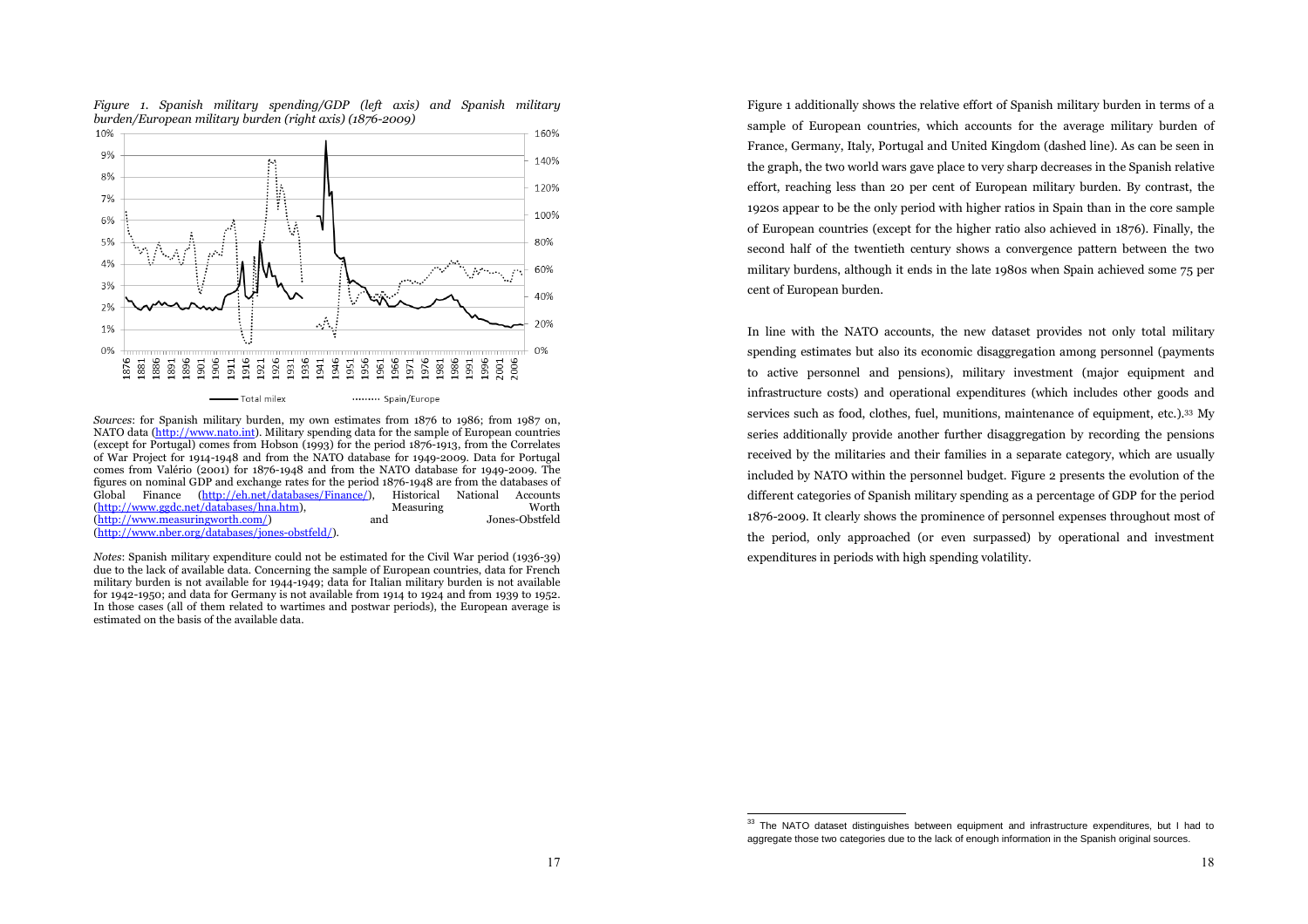# 4. THE EXPLANATORY FACTORS OF THE EVOLUTION OF SPANISH MILITARY SPENDING (1876-2009)

This section presents two different analyses aimed at studying whether political regimes significantly determined the patterns of military expenditure in Spain over the long-run. Firstly, I run a breaking point test based on Ben-David and Papell (2000) and Vogelsang (1997) for both total and disaggregated military burden series (military spending as a share of GDP). This test identifies the main statistical shifts in the series (regardless of whether a unit root is present) and allows testing whether political changes match with the major shifts in the military spending patterns throughout the period. Secondly, I carry out an OLS regression analysis for every military spending series, to find out the aggregated effect of each political regime on Spanish military burden when controlling for the influence of other potentially conditioning factors (apart from political changes).

# 4.1 STRUCTURAL BREAKS IN SPANISH MILITARY SPENDING (1876-2009)

Following Ben-David and Papell (2000), the breaking points analysis is based on an extension of the *SupFt* test developed by Vogelsang (1997). The Vogelsang test for linear trending data involves estimating the following regression for every possible break point:

$$
y_t = \mu + \theta_1 DU_{1t} + \beta t + \gamma_1 DT_{1t} + \sum_{j=1}^{k} c_j y_{t-j} + \varepsilon_t
$$
 (1)

where  $DU_{1t} = 1$  if  $t > T_{B1}$ , o otherwise, and  $DT_{1t} = t - T_{B1}$  if  $t > T_{B1}$ , o otherwise, being  $T_{B1}$ every possible breaking point in the series. Equation (1) is estimated sequentially for each possible break year. The *SupFt* statistic is the maximum, over all possible trend breaks, of twice the standard *F*-statistic for testing  $\theta_1 = \gamma_1 = o$ . The null hypothesis of no structural break is rejected if *SupFt* is greater than the critical value. For each choice of  $T_{B1}$ , the value of the lag length  $k$  is selected according to the criteria suggested by Campbell and Perron (1991). Following Ben-David and Papell (2000), I have set the upper bound of k at 8 and the criterion for significance of the t-statistic on the last lag has been set at 1.60.

Ben-David and Papell (2000) extended this procedure to allow for multiple breaking points. The equation to be estimated is the same as equation (1) but allowing for two additional dummy variables:

$$
y_t = \mu + \sum_{i=1}^{m} \theta_i DU_{it} + \beta t + \sum_{i=1}^{m} \gamma_i DT_{it} + \sum_{j=1}^{K} c_j y_{t-j} + e_t
$$
 (2)

where *m* is the number of breaking points. When  $m = 1$ , the expression is the same as the Vogelsang equation. When  $m = 2$  the procedure becomes a test of one-break null against a two-break alternative. This time,  $DU_{2t} = 1$  if  $t > T_{B2}$ , o otherwise, and  $DT_{2t} = t$ - $T_{B2}$  if t >  $T_{B2}$ , o otherwise, and  $T_{B1}$  is fixed by the year chosen by estimation of the onebreak models. Equation (2) is estimated sequentially for each potential break year  $(T_{B2})$ , and the *SupF<sub>t</sub>* statistic is calculated as described above. Critical values have been taken from Ben-David and Papell (2000), who account for until five breaks with 120 observations.34 As usual in stability tests, the first and last years of the sample have not been included in the testing procedure. Here I have limited the sample to  $0.1T < T_{Bm}$ 0.9T, with a required separation between break dates of at least five years. Following Ben-David and Papell (2000), the significance of the individual coefficients of every breaking point are also reported. Positive signs on coefficients  $\theta$  reflect positive changes in the levels of the series, while positive signs on coefficients  $\gamma$  reflect positive changes in the slope of the series (and the opposite with negative signs).

Table 1 shows the results. The series of total military spending and of personnel and operational expenditures have five breaking points, most of them common across different series, while investment and pension expenditures do not show any significant break. Before the Civil War (1936-1939), all structural changes seem to be related with the long-lasting Moroccan war (1909-1927) and the modernization policies prevailing since the late 1900s. Concretely, the beginning of the war and the intensification of the military operations in the Moroccan Rif region fairly correspond to the breaking points found in 1908 and in 1920 (most of them positive in levels) in both the total military burden and the personnel and operational expenditures. Despite the negative results on coefficients γ found in the 1920 break on operational expenditures and total military burden (capturing the beginning of decreasing paths during the last stages of the war), both ratios remained slightly higher than in the pre-war period (see Figure I and II).

 $34$  Pons and Tirado (2004), who estimated the critical values for a sample of 125 observations, obtained almost identical values.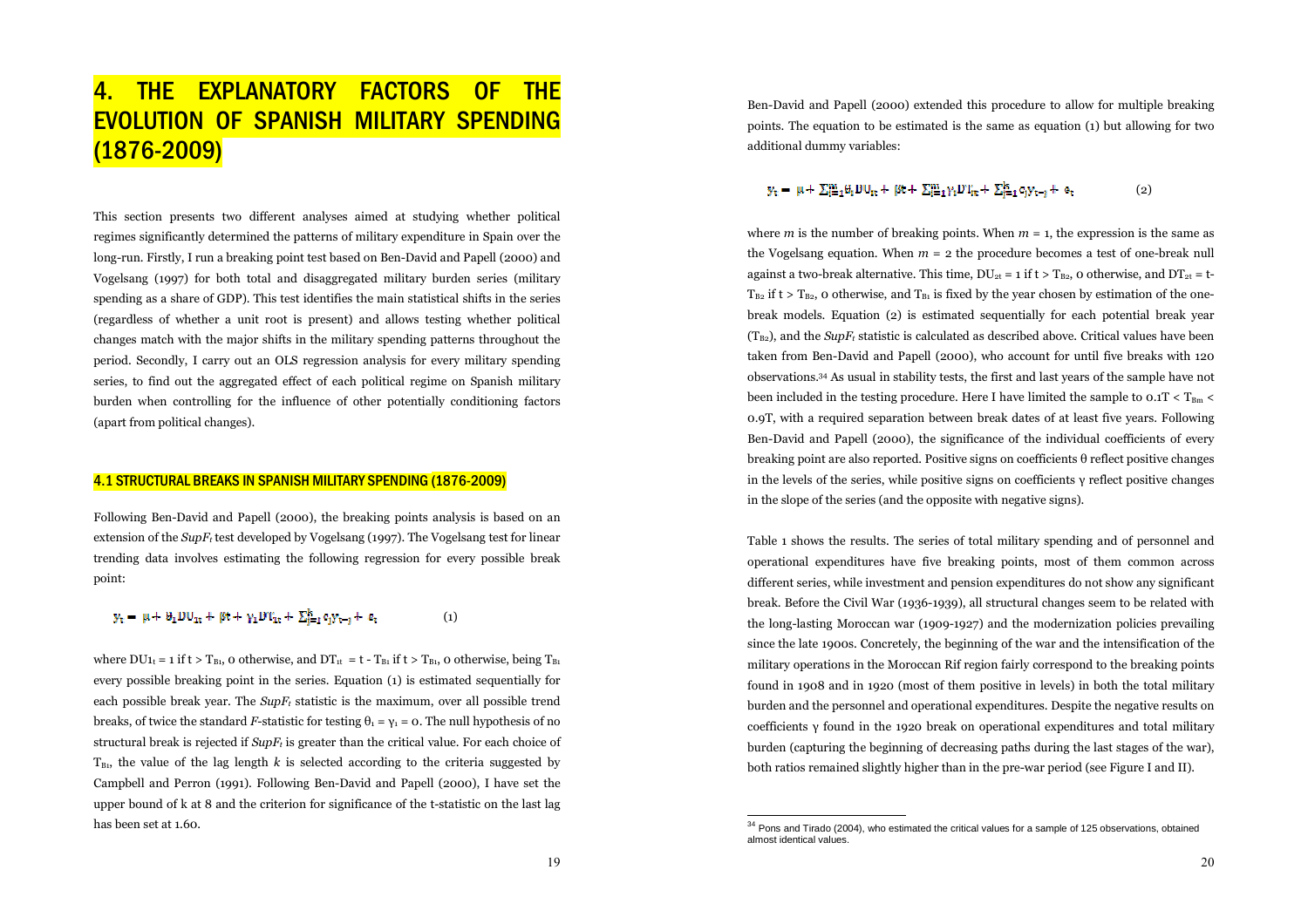*Table 1. Sequential trend break tests (1876 - 2009)<sup>a</sup>*

|                           | Total military<br>burden | Personnel               | Operational           | Spain/Europe   |
|---------------------------|--------------------------|-------------------------|-----------------------|----------------|
| <b>Trend breaks</b>       |                          |                         |                       |                |
| $T_{B1}$                  | $19.35$ L+, S+           | $1935$ <sup>L+,S-</sup> | $1920$ L+,S-          | $1934$ L-, S+  |
| $T_{B2}$                  | $1945$ <sup>L-,S-</sup>  | $1920$ L+,S-            | $1935^{L+,S+}$        | $1913$ L-, S+  |
| $T_{B3}$                  | 1920 L+,S-               | $1951^{S+}$             | $1966$ L-S+           | 1923 L+,S-     |
| $T_{B4}$                  | 1908 <sup>S+</sup>       | 1908L+                  | $1908S+$              | $1899 L-S+$    |
| $T_{B5}$                  | $1978S+$                 | $1978$ L+,S-            | 1986 <sup>L-,S-</sup> | $1977^{L+,S-}$ |
| SupF statisticsb          |                          |                         |                       |                |
| $T_{B1}$                  | $21.68**$                | 28.92***                | 22.92***              | $18.5***$      |
| $T_{B2}$                  | $114.34***$              | 28.88***                | 27.00***              | $52.68***$     |
| $\rm T_{B3}$              | 39.62***                 | $27.78***$              | 80.02***              | 29.00***       |
| $T_{B4}$                  | $13.84*$                 | 22.82***                | 36.42***              | 19.90**        |
| $T_{B5}$                  | $13.82*$                 | $25.74***$              | 35.10***              | $13.14*$       |
| Coefficients <sup>c</sup> |                          |                         |                       |                |
| μ                         | 0.0206                   | 0.0134                  | 0.0068                | 0.7091         |
|                           | (7.93)                   | (9.87)                  | (8.18)                | (7.28)         |
| β                         |                          | $-0.0000$               |                       |                |
|                           |                          | $(-4.48)$               |                       |                |
| $\theta_{1}$              | 0.0391                   | 0.0073                  | 0.0128                | $-0.5861$      |
|                           | (10.31)                  | (10.26)                 | (11.79)               | $(-7.53)$      |
| $\gamma_1$                | 0.0056                   | $-0.0003$               | $-0.0019$             | 0.0201         |
|                           | (4.50)                   | $(-2.22)$               | $(-14.58)$            | (1.92)         |
| $\theta_2$                | $-0.0518$                | 0.0030                  | 0.0149                | $-0.8125$      |
|                           | $(-10.50)$               | (6.90)                  | (14.02)               | $(-10.04)$     |
| $y_2$                     | $-0.0046$                | $-0.0003$               | 0.0005                | 0.0467         |
|                           | $(-3.77)$                | $(-7.10)$               | (5.98)                | (4.03)         |
| $\theta_3$                | 0.0154                   |                         | $-0.0019$             | 0.3552         |
|                           | (6.53)                   |                         | $-(2.46)$             | (3.48)         |
| $Y_3$                     | $-0.0014$                | 0.0005                  | 0.0008                | $-0.0908$      |
|                           | $(-6.03)$                | (3.62)                  | (11.86)               | $(-5.61)$      |
| $\theta_4$                | 0.0087                   | 0.0022                  |                       | $-0.2324$      |
|                           | (4.19)                   | (5.81)                  |                       | $(-3.95)$      |
| $Y_4$                     |                          |                         | 0.0007                | 0.0254         |
|                           |                          |                         | (7.67)                | (3.76)         |
| $\theta_5$                | 0.0072                   | 0.0019                  | $-0.0029$             | 0.1196         |
|                           | (3.64)                   | (4.78)                  | $(-4.04)$             | (3.01)         |
| Y5                        |                          | $-0.0000$               | $-0.0002$             | $-0.0045$      |
|                           |                          | $(-2.86)$               | $(-4.66)$             | $(-2.33)$      |

*Notes*: a) L+(-) refers to positive (negative) changes in level; S+(-) refers to positive (negative) changes in slope, b) \*\*\* Rejection of the null hypothesis at the 1% significance level; \*\* Rejection of the null hypothesis at the 5% significance level; \* Rejection of the null hypothesis at the 10% significance level, c) t-statistics in parenthesis.*Sources*: see text.

These results suggest that neither the establishment of Primo de Rivera's dictatorship (1923-1930) nor the advent of the Second Republic (1931-1939) can explain the major structural changes of the Spanish military spending series. As has been stated in previous historical studies, Primo de Rivera did not set up many significant changes in the army, but carried on the war of Morocco (intensifying the operations in 1924) and the modernization plans initiated during the previous decade (particularly by increasing the aeronautical endowment).35 On the other hand, the reforms initiated by the first left-wing government of the 2nd Republic were rapidly interrupted after the political shift of the 1933 elections; additionally, the first democratic governments partially sustained the modernization efforts initiated well before, in the late 1900s. Therefore, the 2nd Republic kept similar military burden ratios to those achieved during the late 1920s.

The next structural changes on Spanish military spending series, in 1935 and 1945, are the last ones directly related to wartimes. The former, which affects the total military burden and the two budgetary items, reflects the impact of the Spanish Civil War (1936-1939) and the immediate postwar years. Although military spending is not available for the four years of conflict, the positive sign on the level of the break reveals the high military resources demanded by the war. Additionally, the positive result on the slope seems to be the result of the Spanish participation in the Second World War and the violent domestic opposition against the new dictatorial regime.36 On the other hand, the 1945 break in the total military burden (with negative signs on both the level and the slope) marks the beginning of a long-lasting decreasing path, most likely due to the end of the Second World War and the weakening of the violent domestic turmoil.

In contrast to the former war-led results, the 1978 break in total military burden fairly coincides with the end of Franco's dictatorship and the establishment of the present democratic regime. It marks the beginning of a short-lasting increase in the ratio levels (from 1978 to the second half of the 1980s) and a subsequent long-lasting decreasing path (leading to the minimum levels of the whole period under study). This military spending pattern seems partially led by the operational expenditures series, which underwent a very similar path (although their initial increase in levels started earlier, in 1966, most likely due to the modernization plans designed in 1965 and extended afterwards). Similarly, personnel expenditures show a gradual decreasing path since the end of the 1970s, also preceded by an increase (although tiny) in levels. These

<sup>&</sup>lt;sup>35</sup> Cardona (1983).

<sup>&</sup>lt;sup>36</sup> This effect cannot be observed in the different budgetary items due to lack of disaggregated data for 1940-45.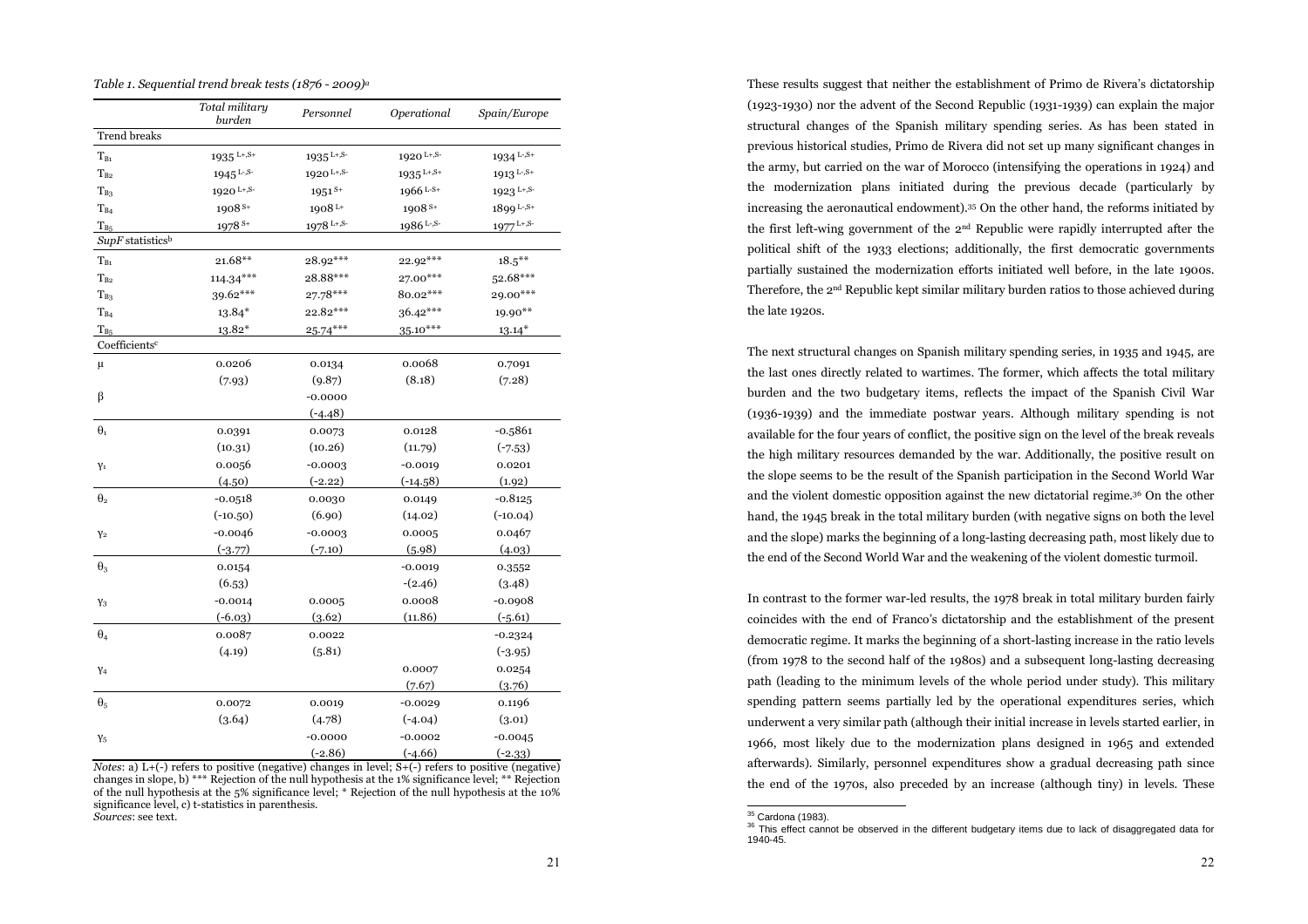patterns might be the result of the aforementioned plans of transitional governments to get a better equipped army and to increase military retributions, which may have initially mitigated the democratic pressure to push down the military burden.

In summary, wars seem to explain the main military burden structural changes, particularly until the mid-1940s. On the other hand, the change in the political regime in the 1970s would help to explain some of the main structural changes of military expenditure afterwards. In contrast to these results, the test does not find any significant break on investment expenditures and military pensions, showing the lack of significant shifts in their long-term patterns (regardless of non-permanent changes in both series). Anyhow, beyond the structural changes, Figure 2 shows that investment expenditures have experienced several short-lasting shocks that seem largely related with the formerly mentioned historical events. Firstly, both the Moroccan wartime and the early years of Franco's regime also show high investment burden levels. The Moroccan wartime levels might be also related to the modernization plans initiated in 1907 by the Ministry of Navy José Ferrándiz and reinforced afterwards by the Royal Order of 1926 and the subsequent military aircrafts acquisitions. Secondly, the period from the second half of the 1970s to the late 1980s show again a short-lasting increase in levels (even higher than the ones seen in operational and personnel expenditures), which suggest that investment expenditures may have also led the current increasing path of total military burden. As has been said before, this seems to be the result of the described efforts to modernize the army during the transition to democracy.

The fourth column of Table 1 reinforces these conclusions by showing the results found in the series of Spanish military burden as a percentage of European military burden. The 1913 and 1934 breaks (both negative in levels) seem to reflect the outburst of the two World Wars and the increasing international military tension prevailing during the second half of the 1930s, which gave place to an enormous divergence between the Spanish military burden and that of the sample of European countries.37 By contrast, the 1923 break (positive in levels) reflects the increasing military effort done by Spain in the interwar period. This suggests that the Spanish increasing ratios during the 1920s were not driven by international military tension but by other domestic factors, such as the military intervention in Morocco in 1924. It would reflect the war effort done by Primo de Rivera's dictatorship, despite the intensification of military

 $37$  The first break found in 1899 might be related to the second Anglo-Boer War (1899-1902), as British military burden accounts for a significant part of the European average.

interventions in Morocco started earlier, in the first 1920s.38 Finally, the last break in 1977 (also positive in levels) suggests, once more, that the short-term increase during the transition from dictatorship to democracy was not driven by international military tension but by domestic factors, such as the aforementioned plans of transitional governments to modernize the army and to increase military retributions.

### 4.2 THE EXPLANATORY FACTORS OF SPANISH MILITARY SPENDING (1876-2009)

The breaking point test only provides preliminary evidence on the impact (or lack of) of political changes on Spanish military spending. A more comprehensive analysis on this issue would be provided by the OLS estimation of the following equation:

$$
MB_t = \alpha_o + \alpha_t POLITICAL_t + \alpha_2 Z_t + \varepsilon_t \tag{3}
$$

where  $MB_t$  is the military burden in time *t*, *POLITICAL*<sub>*t*</sub> is the kind of political regime in time *t* and *Zt* stands for a group of control variables that are usually included in the analysis of military expenditure determinants. This analysis can also be carried out for each of the military spending components, as in equation 4:

$$
ECONCOMP_t = \alpha_o + \alpha_t POLITICAL_t + \alpha_2 Z_t + \varepsilon_t \tag{4}
$$

where  $ECONCOMP_t$  is each component of the military expenditure (personnel, pensions, investment and operational expenditures) in time *<sup>t</sup>*, expressed as a percentage of GDP and as a percentage of total military spending.

Political factors are captured by two dummy variables on democracy (namely, the Second Republic from 1931 to 1936 and the current democracy from 1977 to the present)39 and dictatorship (Primo de Rivera's dictatorship from 1923 to 1930, and Franco's dictatorship from 1939 to 1975). The semi-democratic Restoration regime (1876-1923) stays as the reference period for the analysis, so coefficients are to be interpreted relative to this category. As for the control variables  $(Z_t$  in equations 3 and 4), the explanatory factors of military spending that are usually considered by the literature are related with the outburst of wars, the international military scenario and

<sup>&</sup>lt;sup>38</sup> The increasing Spanish ratios of the 1910s and the early 1920s do not appear in the results of this series probably due to the major military efforts made by the sample of European countries during the First World War and the early postwar period.<br><sup>39</sup> Although the Second Republic did not extend the suffrage to all adult women until 1933, the whole

republican period has been considered as "democratic".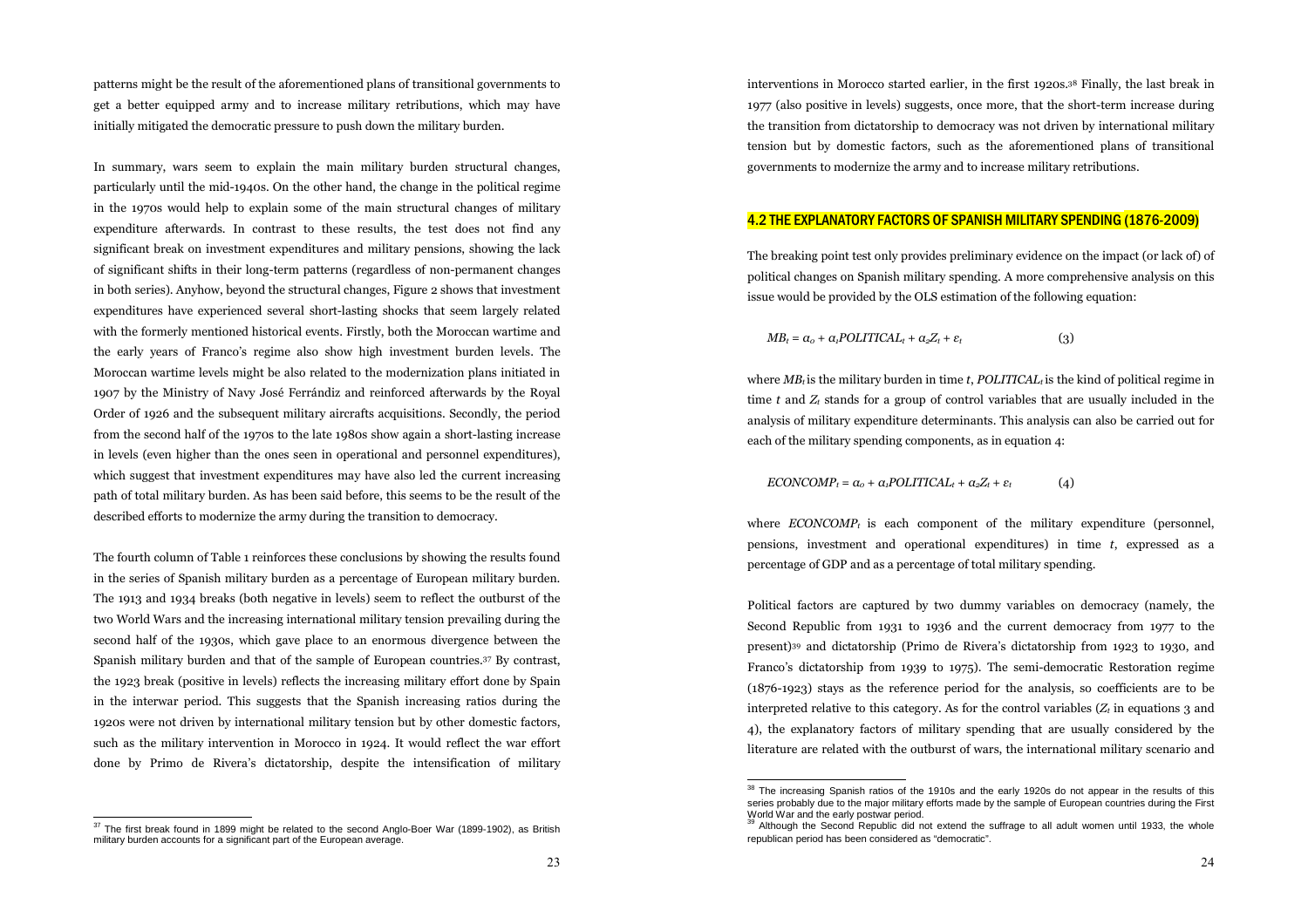the economic environment. To account for the former, I use a dummy variable for the civil wars, the main wars in the Moroccan protectorate and the military intervention in European conflicts.40 As expected, all studies indicate a strong correlation between wars and military spending, both for civil and international contests.<sup>41</sup>

Regarding the international scenario, the military threats posed by potential external enemies and the effects of military alliances are the most frequent variables in the literature. In the case of external threats, the Security Network theory suggests that military spending is affected by the spending behaviour of neighbouring countries and other relevant countries within the international scenario (Rosh, 1988; Dunne and Smith, 2007).<sup>42</sup> As some of the past and present threats for European countries come from non-formal groups and cannot be measured (in the case of Spain, insurgency groups in the overseas colonies and in the Morocco protectorate represented some of the main threats during the second half of the nineteenth and early twentieth century), I use military spending data on the aforementioned sample of European countries in order to capture the systemic risk in the international scenario.43 On the other hand, the incidence of military alliances (defined usually as a group of nations bound to provide protection to all members from aggression by common enemies) is generally included in order to capture either potential free-riding scenarios or social pressures to push up the members' military spending.44 To control for these potential effects, I use a dummy for the alliance with the United States since 1953 to nowadays and another for the entrance in the North Atlantic Treaty Organization since 1982.

Among economic factors, income level and openness are often included in this kind of studies, although the results on the incidence of these factors are not conclusive. Some authors suggest a negative relation between income per capita and the military burden, due to a trade-off with other more productive expenditures; by contrast, others suggest a positive relation on the basis of the neorealist theory. According to the latter, the

ruling anarchy in the international arena forces States to devote the maximum available resources to national security (implying that countries can spend more resources as a share of GDP when income per capita is higher).45 Similarly, the expected effect of economic openness is not clear. A negative correlation between openness and military spending would be associated to the higher benefits that politicians can obtain from economic competition, rather than from military conflict (Rosh, 1988). Alternatively, the neorealist theory argues that deeper contacts between States can encourage conflict and, therefore, boost up military spending.46 In line with this literature, I include both GDP per capita and the sum of exports and imports in terms of the GDP as control variables.

Beyond these commonly used variables, I also include in the analysis as a control variable the level of internal military repression exerted annually by the government. This variable is aimed at capturing the effects of domestic turbulences in public order throughout the whole time-period; this is especially important in the Spanish case, as the army has been recurrently in charge of repression tasks, together with the police and the paramilitary corps. This factor is approached through a variable that accounts for the percentage of days that were annually under war state (locally and nationally declared). War states were declared in times of domestic turmoil in order to transfer the public order responsibility directly to the army. Other minor exceptional states, such as the precaution state and the alarm state, have not been included, because they did not involve the transfer of repression tasks from civil to military hands (Ballbé, 1983; González Calleja, 1998). Finally, a dummy variable on the professionalization of the army since 2002 is also included in the analysis, which aims to capture the potential effects of this major institutional change.

The time series analysis requires the data to be first tested for stationarity. The KPSS test specifies the null hypothesis of stationarity, while the Augmented Dickey-Fuller test postulates the presence of a unit root as the null. Table 2 shows the results of applying both tests to all the variables considered in the analysis. The null hypothesis of a unit root can be rejected for all dependent variables except for military pensions/GDP and military pensions/total military spending. The presence of a unit root cannot either be rejected in the case of pc GDP and economic openness. The KPSS test rejects stationarity for military personnel/GDP, military operational costs/GDP, military

<sup>40</sup> Although Spain only participated in the Second World War with a military division from 1941 to 1943 (despite some of their soldiers remained in the front line until 1944), there was high military tension in the peninsular frontiers until the end of the conflict. For this reason, the war variable includes the whole Second World War. On the other hand, the dummy variable does not account for the overseas colonial wars as they were not financed by the Spanish Treasury but by the Cuban Treasury (and therefore do notappear in the series).

 $41$  See, among others, Goldsmith (2003) and Dunne et al. (2003).

 $^{42}$  See, for instance, Ades and Chua (1997), Looney and Frederikson (2000) and Dunne et al. (2008).

 $43$  The lags on the military spending series of some European countries may pose some problems due to the lack of homogeneity throughout the period. The analysis has been also run by using the British military burden (which has no lags in the whole series) as an alternative variable. Results remain the same.

 $44$  For a comprehensive review on alliances and military spending, see Murdoch (1995). Among the most recent analyses, see Goldsmith (2003), Eloranta (2007) and Whitten and Williams (2011).

<sup>45</sup> See, for instance, Smith (1977), Goldsmith (2003) and Dunne and Perlo-Freeman (2003). For a general approach to the neorealist theory, see Waltz (1982). The impact of the rates of economic growth on military spending has also been analysed by authors such as Goldsmith (2003) and Cypher (2007). <sup>46</sup> See, for instance, Dunne et al. (2003) and Dunne et al. (2008).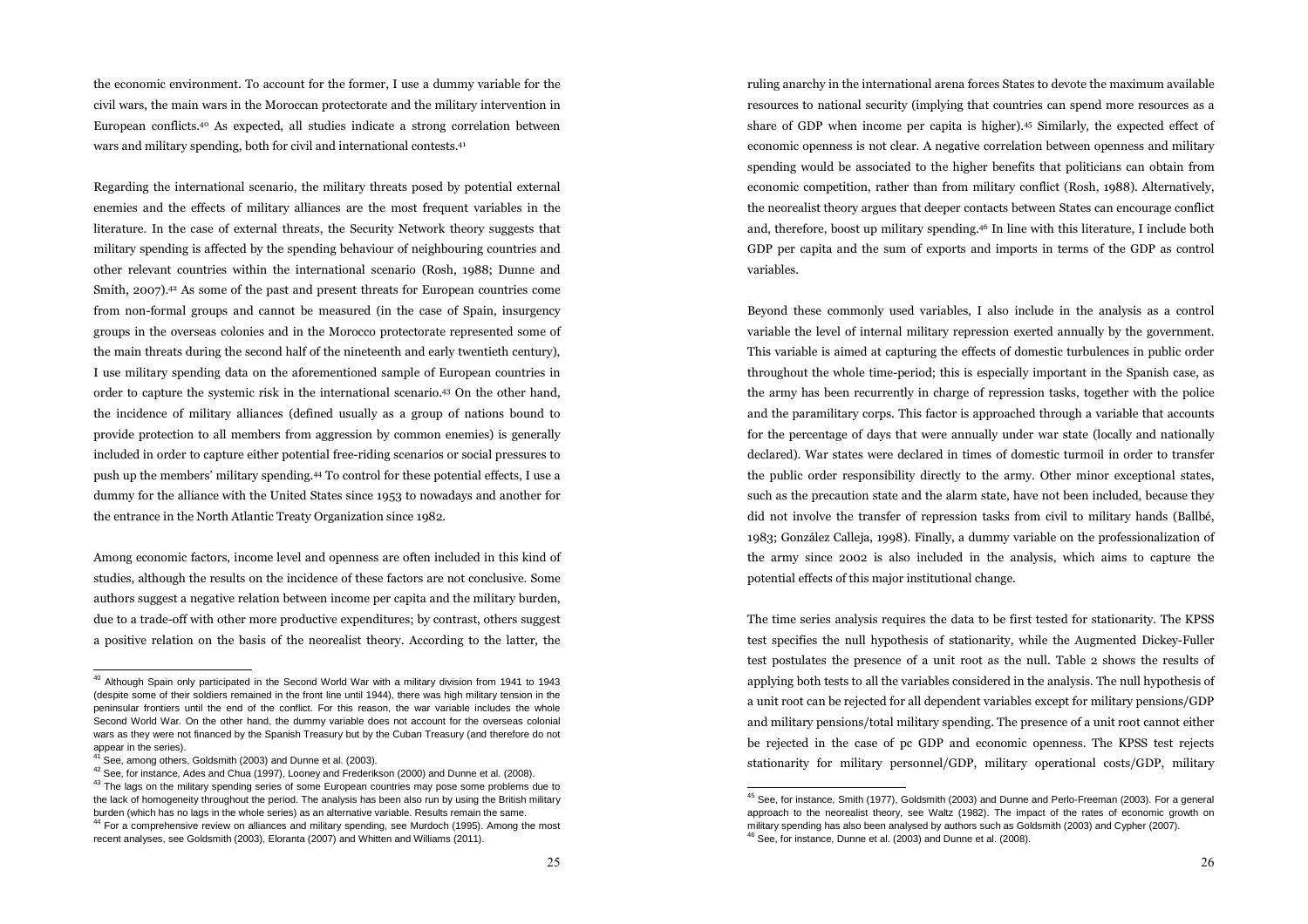personnel/total military spending and military pensions/total military spending, pc GDP and economic openness.

On the basis of those results, the regression analysis is only carried out with the stationary variables.47 The variables military personnel/GDP, military operational costs/GDP, military pensions/GDP and military personnel/total military spending are also used assuming weak stationarity, although their coefficients must be interpreted cautiously as the tests do not offer conclusive results.

#### *Table 2. ADF and KPSS test (1876 – 2009)*

| <i>VARIABLES</i>                                      | Test specification | ADF         | KPSS       |  |
|-------------------------------------------------------|--------------------|-------------|------------|--|
| Military burden                                       | constant           | $-3.526***$ | 0.328      |  |
| Military personnel/GDP                                | constant, trend    | $-3.761**$  | $0.308***$ |  |
| Military investment/GDP                               | constant           | $-3.474***$ | 0.309      |  |
| Military operational costs/GDP                        | constant           | $-3.588***$ | $0.350*$   |  |
| Military pensions/GDP                                 | constant           | $-1.748$    | 0.118      |  |
| Military personnel/total military<br>spending         | constant, trend    | $-3.655**$  | $0.250***$ |  |
| Military investment/total military<br>spending        | constant, trend    | $-3.967**$  | 0.058      |  |
| Military operational costs/total military<br>spending | constant           | $-2.830*$   | 0.308      |  |
| Military pensions/total military<br>spending          | constant           | $-1.673$    | $0.499*$   |  |
| European military burden                              | constant           | $-3.007**$  | 0.179      |  |
| Repression                                            | constant, trend    | $-4.639**$  | 0.089      |  |
| GDP per capita, in logs                               | constant, trend    | $-0.359$    | $0.408***$ |  |
| Economic openness                                     | constant, trend    | $-1.698$    | $0.366***$ |  |

*Notes*: \*\*\* Rejection of the null hypothesis at the 1% significance level; \*\* Rejection of the null hypothesis at the 5% significance level; \* Rejection of the null hypothesis at the 10% significance level.

*Sources*: See text.

Table 3 shows the regressions results. As can be seen in Model 1, which tests the effect of political, strategic and economic variables on total military burden, democracy does not seem to have any significant effect on total military burden. Although the present democratic period has achieved the lowest military burden ratios of the whole series (during the 1990s and the 2000s), the relatively high levels kept by the Second

Republic (1931-1936) and by the transitional governments of the late 1970s and early 1980s may explain this lack of significance. According to Models 2 to 4, which provide the results for investment/GDP, personnel/GDP and operational/GDP ratios respectively, personnel expenditures where the ones that contributed most to push down the military burden during democratic periods, mainly due to the effort to reduce the costs of chiefs and officials during the Second Republic and to the reorganization plans developed during the present democratic period (although the former was initially mitigated by increases in salaries). By contrast, democracy does not show any significant effect on investment and operational costs, which reflects the priority given to material expenditures rather than personnel endowments.<sup>48</sup>

<sup>&</sup>lt;sup>47</sup> GDP pc and economic openness are analysed in first differences (that is, capturing the growth ratios) in order to account for the presence of a unit root in the series in levels. The KPSS test does not reject the null hypothesis of stationarity in either of those two variables in first differences, while the ADF rejects the null hypothesis of a unit root.

<sup>&</sup>lt;sup>48</sup> Similar results are found in Models 6 to 8, which provide additional insights on the effects of political regimes on investment, personnel and operational expenditures expressed as a percentage of total military spending.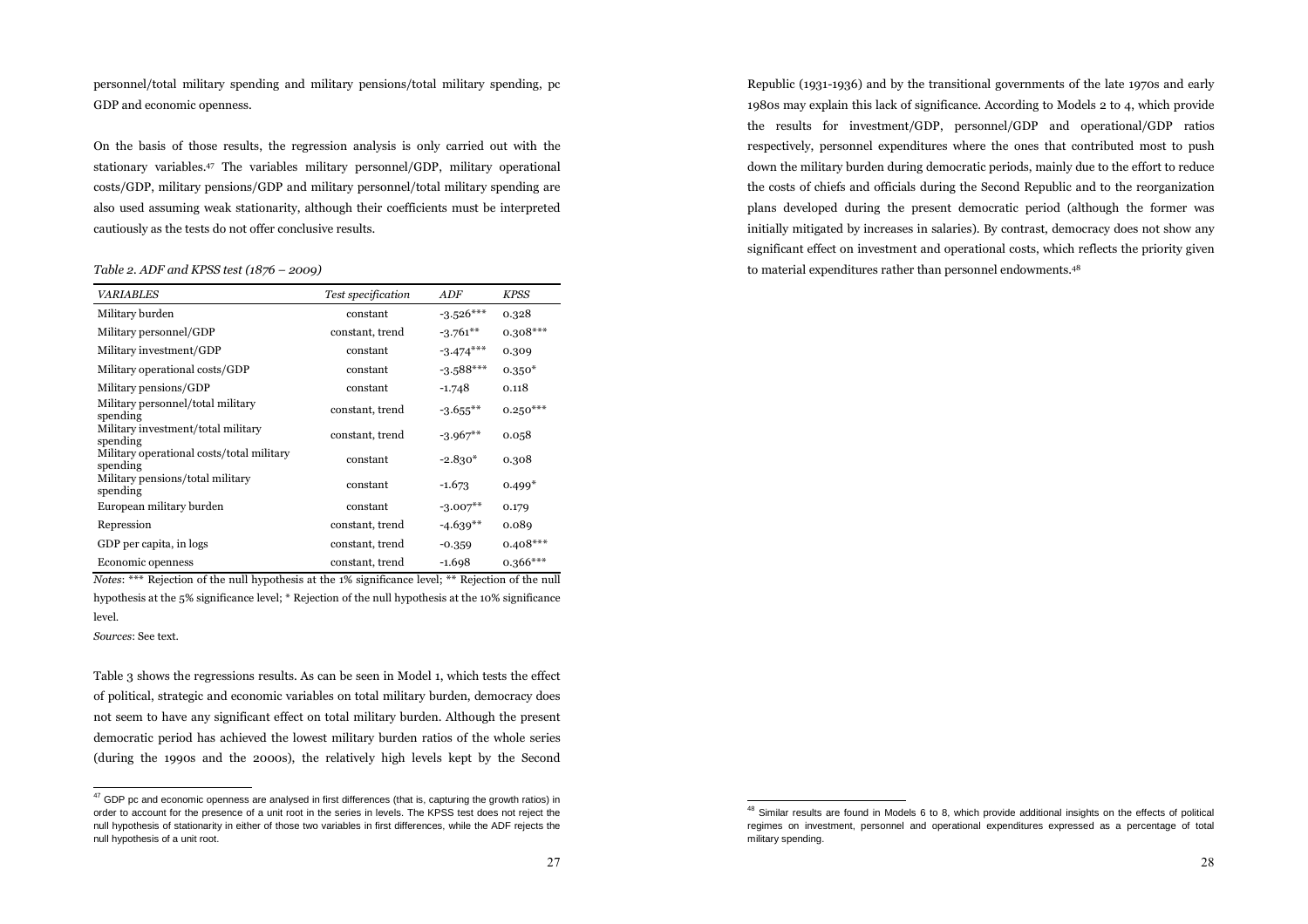*Table 3. Regression results for military spending in Spain, 1876 – 2009* 

|                             | Model1       | Model <sub>2</sub> | Model?        | Model4        | Model <sub>5</sub> | Model6       | Model7       | Model8      |
|-----------------------------|--------------|--------------------|---------------|---------------|--------------------|--------------|--------------|-------------|
| <b>VARIABLES</b>            | Military     | Investment         | Personnel     | Operational   | Pensions           | Investment   | Personnel    | Operational |
|                             | burden       | /GDP               | /GDP          | costs/GDP     | /GDP               | share        | share        | costs share |
|                             |              |                    |               |               |                    |              |              |             |
| Dictatorship                | $0.00743*$   | 0.000419           | $-0.000615$   | 0.00218       | $-0.000772***$     | 0.00238      | $-0.0456*$   | $0.0846**$  |
|                             | (0.00382)    | (0.000827)         | (0.000653)    | (0.00230)     | (0.000365)         | (0.0180)     | (0.0255)     | (0.0374)    |
| Democracy                   | 0.00375      | 0.000228           | $-0.00237***$ | $-0.000902$   | 0.000941           | 0.0267       | $-0.0770***$ | 0.0282      |
|                             | (0.00426)    | (0.000928)         | (0.000813)    | (0.00251)     | (0.000697)         | (0.0208)     | (0.0278)     | (0.0412)    |
| War                         | $0.00739***$ | $0.00179***$       | $0.00125***$  | $0.00328***$  | $-0.000533***$     | $0.0448***$  | $-0.0559***$ | $0.0570***$ |
|                             | (0.00219)    | (0.000425)         | (0.000357)    | (0.000923)    | (0.000159)         | (0.0109)     | (0.0123)     | (0.0164)    |
| Alliance USA                | $-0.0131***$ | $-0.00331***$      | $-0.00286***$ | $-0.00597***$ | $-0.000174$        | $-0.0546***$ | $0.0798***$  | $-0.0429$   |
|                             | (0.00335)    | (0.000763)         | (0.000746)    | (0.00203)     | (0.000593)         | (0.0148)     | (0.0264)     | (0.0338)    |
| Alliance NATO               | $0.00530**$  | $0.00224***$       | $0.00157***$  | $0.00364***$  | $-0.00159***$      | $0.0561***$  | $-0.0380**$  | $0.0743***$ |
|                             | (0.00207)    | (0.000863)         | (0.000590)    | (0.00103)     | (0.000460)         | (0.0238)     | (0.0152)     | (0.0180)    |
| European military<br>burden | $0.0364**$   | $-0.00239$         | $-0.00180$    | $-0.00197$    | $-0.000260$        | $-0.0495$    | $-0.0656$    | 0.112       |
|                             | (0.0156)     | (0.00171)          | (0.00214)     | (0.00497)     | (0.000632)         | (0.0384)     | (0.0895)     | (0.0853)    |
| Repression                  | $0.00808***$ | 0.000155           | $0.00112***$  | $0.00150**$   | 0.000170           | $-0.0162*$   | 0.0127       | 0.00832     |
|                             | (0.00245)    | (0.000384)         | (0.000530)    | (0.000666)    | (0.000200)         | (0.00946)    | (0.0101)     | (0.0125)    |
| Professionalization         | $0.00434***$ | $0.00283***$       | 0.000657      | $0.00342***$  | $-0.00135***$      | $0.142***$   | $-0.119***$  | $0.0813***$ |
|                             | (0.00187)    | (0.000589)         | (0.000579)    | (0.00110)     | (0.000420)         | (0.0162)     | (0.0126)     | (0.0256)    |
| GDP pc (in differences)     | $-0.0149$    | $-0.00340$         | $-0.00523**$  | $-0.00386$    | $-0.000486$        | $-0.0312$    | $-0.0124$    | 0.0286      |
|                             | (0.0151)     | (0.00249)          | (0.00263)     | (0.00413)     | (0.00179)          | (0.0762)     | (0.0726)     | (0.0983)    |

#### *Table 3. Regression results for military spending in Spain, 1876 – 2009 (continuation)*

|                    | Model1             | Model2                        | <b>Model?</b>     | Model4                   | Model5           | Model6              | Model7             | Model8                     |
|--------------------|--------------------|-------------------------------|-------------------|--------------------------|------------------|---------------------|--------------------|----------------------------|
| <b>VARIABLES</b>   | Militaru<br>burden | Investment<br>/GDP            | Personnel<br>/GDP | Operational<br>costs/GDP | Pensions<br>/GDP | Investment<br>share | Personnel<br>share | Operational<br>costs share |
| Econ. Openness (in | $-0.000150$        | $-2.29e - 0.5$                | $-9.60e-05***$    | $-0.000184$              | 1.44e-06         | 0.00101             | $-0.000234$        | $-0.00160$                 |
| differences)       | (0.000270)         |                               | $(4.03e-0.5)$     | (0.000153)               | $(2.58e-0.5)$    | (0.00119)           | (0.00154)          | (0.00264)                  |
| Constant           | $0.0203***$        | $(4.15e-0.5)$<br>$0.00250***$ | $0.0131***$       | $0.00406***$             | $0.00220***$     | $0.112***$          | $0.599***$         | $0.195***$                 |
|                    | (0.00204)          | (0.000487)                    | (0.000501)        | (0.000693)               | (0.000248)       | (0.0170)            | (0.0139)           | (0.0158)                   |
| Observations       | 129                | 122                           | 122               | 122                      | 129              | 121                 | 122                | 121                        |
| R-squared          | 0.789              | 0.631                         | 0.870             | 0.692                    | 0.373            | 0.710               | 0.835              | 0.664                      |

table. *Sources*: See text

29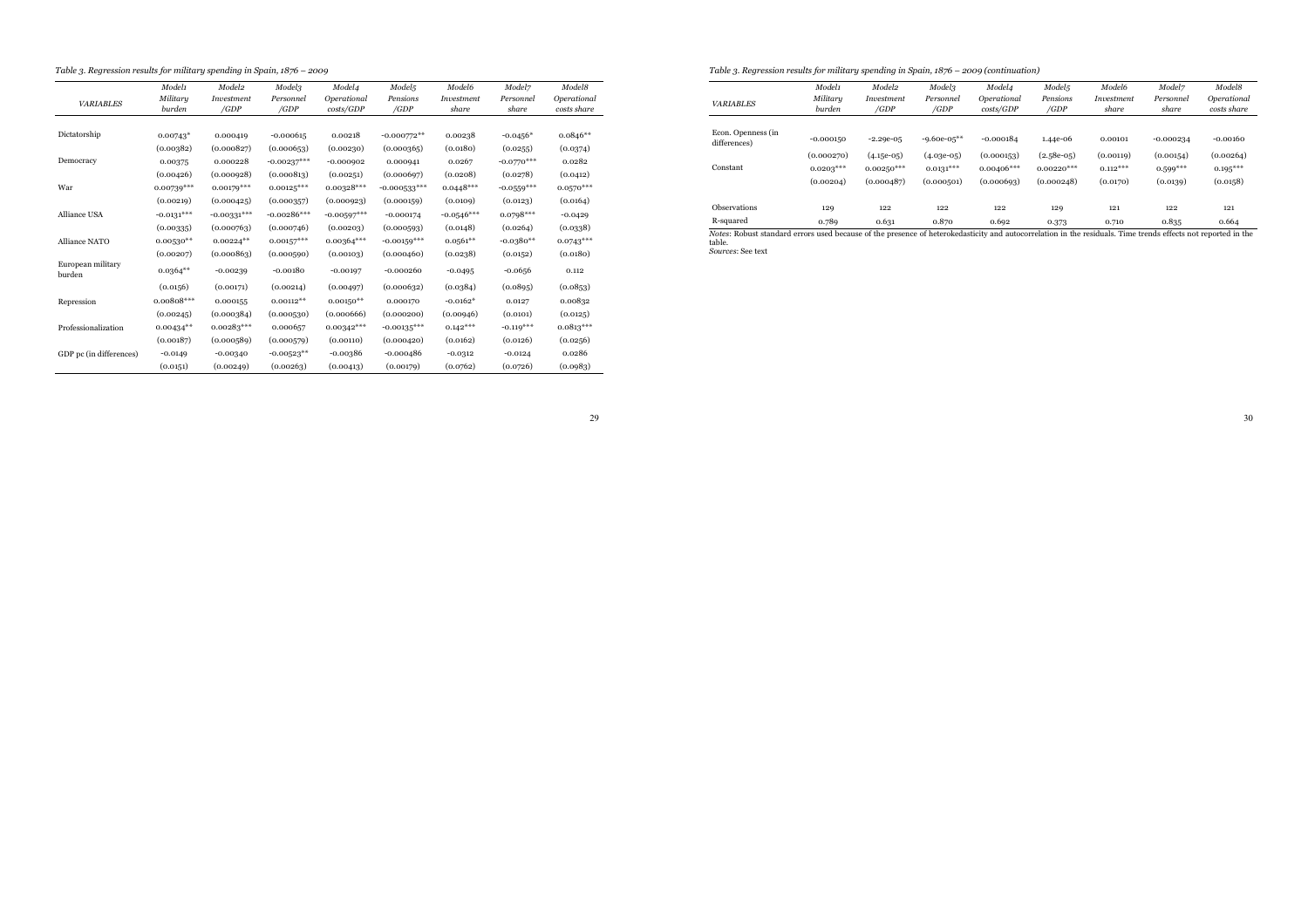These results partially challenge the widely accepted conclusions on the effects of democracy on military spending. Although the latest democratic governments have kept the lowest personnel burden of the series, the restructuration and modernization of the Spanish army carried out during the transition to democracy may have compensated the democratic push to reduce the military financial burden. In line with Acemoglu, Ticchi and Vindigni (2010), increasing military salaries and a higher involvement in international affairs has been identified by military historians as part of the Spanish military transition from dictatorship to a consolidated democracy. The modernization policies associated with the renewed international orientation seem to have pushed up operational and investment expenditures during the transitional period, while increasing salaries initially mitigated the military personnel reductions set up by the early democratic governments. On the other hand, the short duration of the Second Republic and the modernization policies prevailing during the inter-war period may have also compensated the lower burdens of the present democracy.

On the other hand, dictatorships show a (slightly significant) positive impact on the military burden. The relatively small coefficient might reflect the military priority given to domestic threats (particularly since the 1953 pacts with the United States and its subsequent entrance into multilateral international institutions), which would not require major military endowments. Regarding the economic expenditure composition, personnel costs/total military spending were negatively affected by this kind of regime, while the opposite effect held in the case of operational costs/total military spending.49 This negative impact of both dictatorships and democracies on personnel expenditures (although smaller in dictatorships) seems to suggest that Restoration governments (which are the reference period in the analysis) devoted more resources to personnel payments than other regimes, while providing fewer resources to material military endowments. These results are fairly consistent with a Restoration army with relatively low equipment endowments, mainly focused on domestic threats and public order tasks (even though the modernization plans were initiated in the late-1900s). In contrast to the conclusions found by previous literature on restricted democracies, the Spanish Restoration did not follow more aggressive international policies than the following dictatorial and democratic regimes and did not sustained higher military expenditure than dictatorships.

In the case of the control variables, as could be expected from the results of the structural break analysis, wars (which mainly capture the military contingencies in Morocco from 1909 to 1927, the Second World War and the Ifni war in 1957) exerted a significant and positive effect on both the military burden and its components. Its effects are higher on operational expenditures than on personnel and equipment, as the former account for most wartime costs (military pensions are not affected indeed). In line with these results, the war variable had a negative impact on the share of personnel costs within total spending, and a positive one on the share of investment and operational expenditures. The European military expenditures also had a positive and significant incidence on total military burden, although no clear effects are found in the economic composition of expenditure. This probably captures the relatively high military burden levels achieved from the mid-1910s to the 1960s, more than half a century with high military tension in Europe.

The alliance with the US government since 1953 had a significant negative effect on the Spanish military burden. This is consistent with the idea that the US military agreement was used by Franco's dictatorship to grant national security while reducing the resources invested in the military. Its negative impact on the investment share and its positive effects on the share of personnel costs (both in terms of total military spending) also reflect the army's withdrawal from the international arena and its concentration on domestic threats (where investment needs might be less relevant).50 By contrast, the alliance with NATO had a positive impact on total military burden, probably due to the modernization efforts required by the alliance. The negative impact on the share of personnel expenditures within total military spending and the positive one on investment and operational costs suggest that the international military orientation of Spanish democratic governments favoured capital over labour endowments, as capital intensity might have been more appropriate to deal with international military threats and missions.

The professionalization of the army shows a positive effect on total military burden, mainly led by investment and operational expenditures, which also reflects the aforementioned modernization efforts of recent democratic governments. On the other hand, repression had also a significant and positive effect on the total military burden and

<sup>&</sup>lt;sup>49</sup> Model 5 shows a negative correlation between dictatorship and military pensions. This result agrees with other studies on social spending which argue that dictatorships have a negative impact on public social provision (Espuelas, 2012). The military nature of the pensions does not seem to modify this negative linkage.

<sup>&</sup>lt;sup>50</sup> Additionally, the US military aid provided the Spanish army with modern military equipment (although it came from second-hand models), reducing the need of the Spanish government to invest in its own military equipment.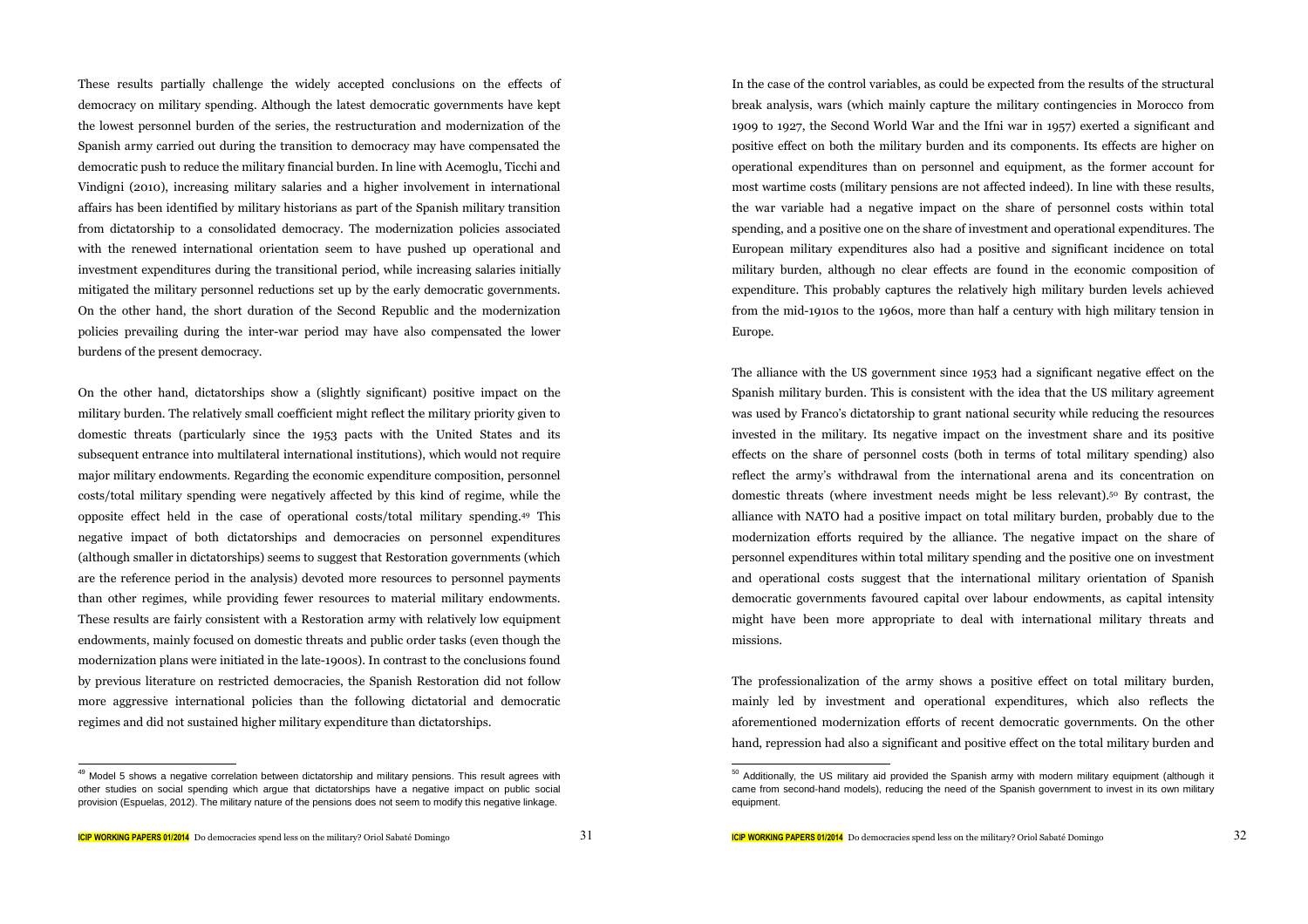the personnel and operational burden (while a negative one on the investment expenditures as a share of total military spending). This reflects the domestic-repression orientation of the Spanish army, particularly in the conflictive final decades of the Restoration regime and during the 1940s, after the civil war, when the regime confronted substantial internal turmoil. Finally, the economic variables have in general a negligible effect on the military spending variables.

In summary, political variables seem to have had a significant impact on both the level and the composition of Spanish military expenditure, although some results differ from the ones expected by the international quantitative literature. Additionally, other strategic variables such as wars, international alliances, international military tension and domestic turmoil also appear to be very relevant to explain the military burden evolution. These results differ from those reported in Gadea and Montañés (2001), according to whom only GDP and the outburst of wars determined the Spanish military spending evolution.

# 5. CONCLUSIONS

The defence economics literature has analysed in depth the political determinants of military spending on the basis of several international panel datasets. According to most studies, democracies exert a negative influence on military burdens due to the social preferences for other public expenditures. This paper aims to contribute to this literature by analysing a new Spanish military expenditure series from 1876 to 2009. The database provides figures on total military spending as well as disaggregated figures on personnel expenditures (divided in turn between payments to active personnel and pensions), military investment (accounting for major equipment and infrastructure) and operational costs (which include other goods and services).

The results partially challenge the conclusions drawn by the defence economics literature on the effect of democracy on military spending. Both the structural breaks test and the OLS analysis allow concluding that the democratic push to reduce military financial burden may have been partially compensated by the restructuration and modernization of the Spanish army carried on by transitional governments during the late 1970s and the early 1980s and by the modernization policies prevailing during interwar period. Concerning the present democracy, and in line with Acemoglu, Ticchi and Vindigni (2010), the transitional period seems to have been characterised by increasing financial efforts to reorient the army towards international threats and to involve the armed forces with the newly democratic institutions. Further analyses on transitional periods and modernization patterns in international panel datasets could address to what extent this conclusion can be generalized.

The analysis of military expenditure composition additionally shows that the aforementioned international orientation of democratic military policies went along with financial efforts to get a smaller and better equipped army (ending up with the professionalization of the army), by reducing personnel costs and increasing the weight of military investments and operational expenditures within total military spending. These results suggest that democratic governments favoured capital over labour endowments, as it might be more appropriated to confront international military threats. Further research on disaggregated military spending data in other countries in the long run would also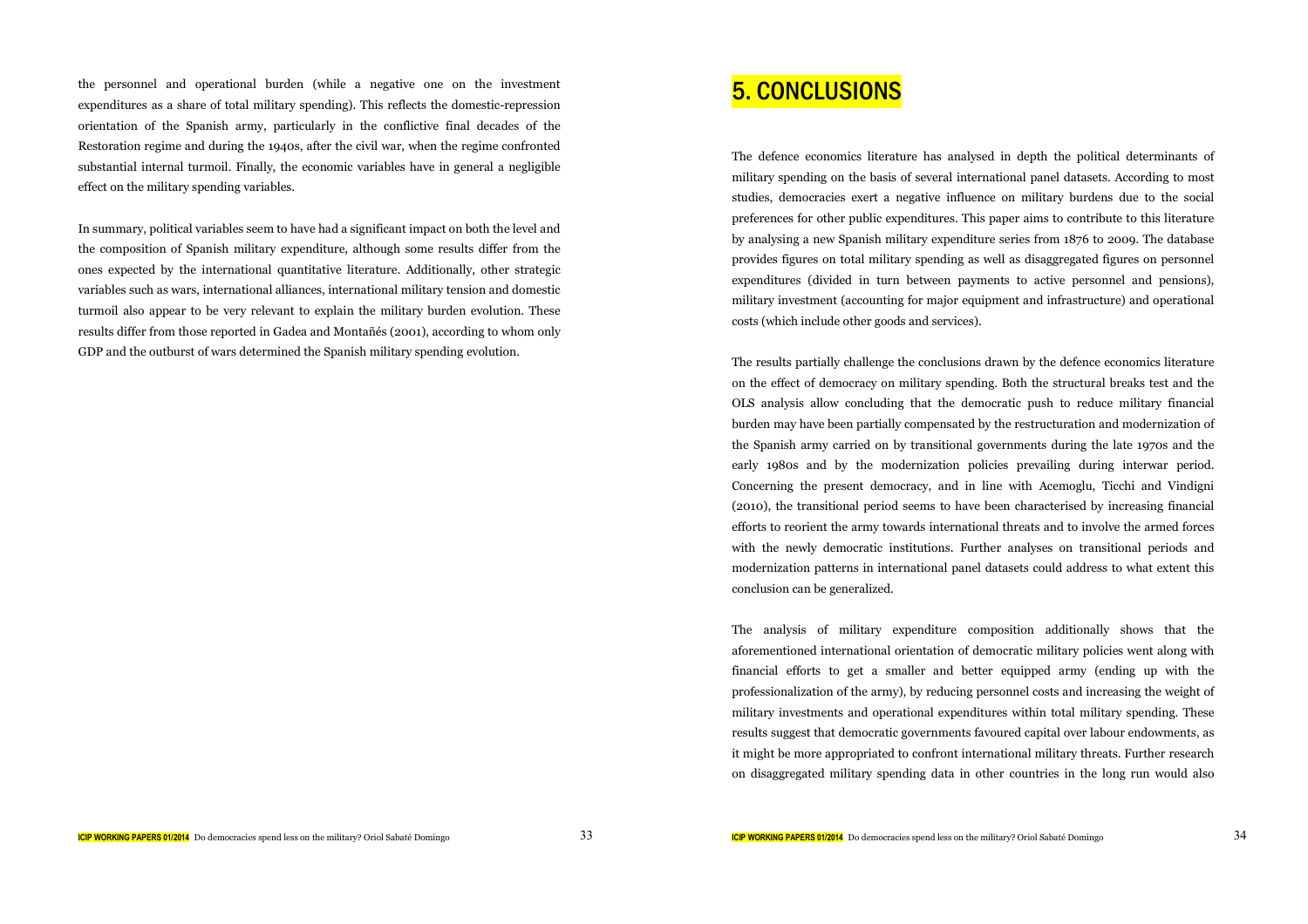allow reaching more general conclusions on the international orientation of democratic military policies and its effects on the capital to labour priorities.

On the other hand, and in accordance with the defence economics literature, Spanish dictatorships had a positive effect on military spending. However, the relatively small coefficient might be the result of the Franco's military priority given to domestic threats, particularly since the military pacts with the United States passed in 1953 and the subsequent entrance into multilateral international organizations. Similarly, the analysis on military expenditure composition seems to reflect the domestic orientation of the Restoration's army (1874-1923), mainly focused on increasing personnel costs rather than investment and operational expenditures. As has been suggested by the military historian Puell de la Villa (2001), it was not until the present democratic period when newly military policies focused on the international scenario were actually established.

Finally, my results differ from the ones found by Gadea and Montañés (2001), according to whom the Spanish military burden was almost entirely driven by the GDP evolution (once wartimes and other outliers were excluded). As has been said, both the political and the international military factors seem to have had significant effects on the Spanish military burden evolution.

# **BIBLIOGRAPHY**

Acemoglu, D.; Ticchi, D.; Vindigni, A. (2010): "A Theory of Military Dictatorships", *American Economic Journal: Macroeconomics*, 2:1, 1-42

Ades, Alberto; Chua, Hak B. (1997): "Thy neighbor's curse: Regional instability and economic growth", *Journal of Economic Growth*, 2:3, 279-304

Agüero, Felipe (1995): *Militares, Civiles y democracia. La España postfranquista en perspectiva comparada*, Madrid, Alianza Editorial

Baliga, Sandeep; David O. Lucca; Tomas Sjöström (2011): "Domestic Political Survival and International Conflict: Is Democracy Good for Peace?", *Review of Economic Studies*, 78: 458-486.

Ballbé, M. (1983): *Orden público y militarismo en la España constitucional (1812-1983)*, Madrid, Alianza Editorial

Barrio Ramos, Raquel (2006): *El proceso de transición democrática de las FuerzasArmadas españolas 1975/1989*, Madrid, Ministerio de Defensa, Tesis Doctoral

Batchelor, Peter; Dunne, Paul; Lamb, Guy (2002): "The Demand for Military Spending in South Africa", *Journal of Peace Research*, 39:3, 339-354

Ben-David, D.; D.H. Papell (2000): "Some evidence on the continuity of the growth process among the G7 countries", *Economic Inquiry*, 38:2, 320-330.

Besley, T.; Persson, T. (2009): "The Origins of State Capacity: Property Rights, Taxation, and Politics", *American Economic Review*, 99:4, 1218-1244

Bove and Cavatorta (2012): "From conscription to volunteers: budget shares in NATO defence spending", *Defence and Peace Economics*, 23:3, 273-288

Campbell, John Y.; Perron, Pierre (1991): "Pitfalls and Opportunities: What Macroeconomists Should Know About Unit Roots", *NBER Macroeconomic Annual, 1991*, 141-201

Cardona, Gabriel (1983): *El poder militar en la España Contemporánea hasta la Guerra Civil*, Madrid, Siglo XXI

Cardona, Gabriel (2008): *El Poder militar en el franquismo: las bayonetas de papel,* Barcelona, Flor del Viento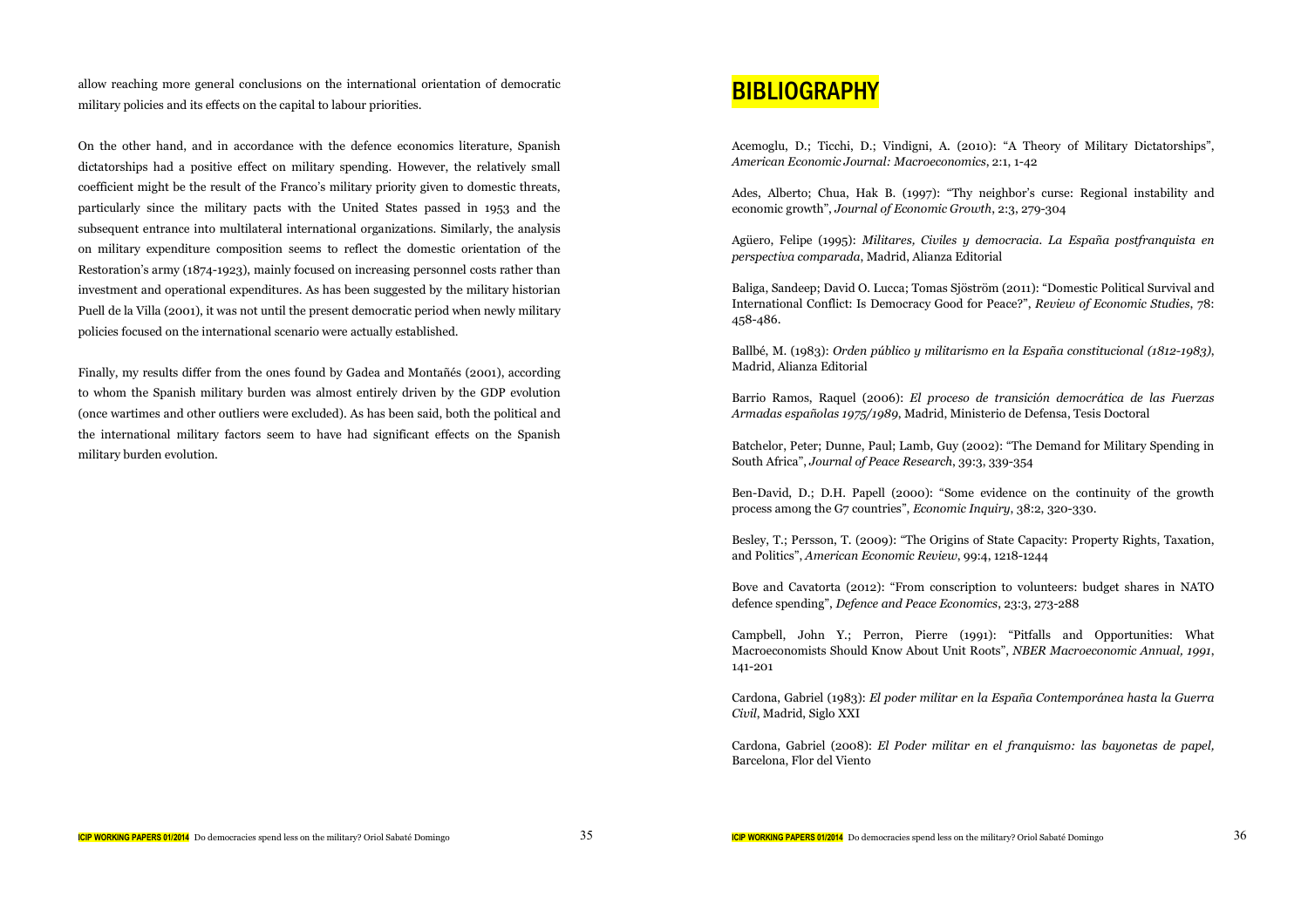Cardoso, Jose Luís; Lains, Pedro (2010): *Paying for the liberal state: The rise of public finance in nineteenth-century Europe,* New York, Cambridge University Press

Colom Piella, Guillem (2008): *Entre Ares y Atenea. El debate sobre la Revolución en los Asuntos Militares*, Instituto Universitario General Gutiérrez Mellado

Comín, Francisco (1985): *Fuentes cuantitativas para el estudio del sector público en España 1801-1980*, Madrid, Instituto de Estudios Fiscales

Comín, Francisco (2004): "El gasto y la industria de defensa en la España Contemporánea", Cuadernos Aragoneses de Economía, 14:2, 297-320

Comín, Francisco; Díaz Fuentes, Daniel (2005): "Sector público administrativo y estado del bienestar", a Carreras, Albert i Xavier Tafunell (coords.): *Estadísticas históricos de España. Siglos XIX y XX*. Bilbao: Fundación BBVA, pp. 873-964.

Cypher, James M. (2007): "Frome Military Keynesianism to Global-Neoliberal Militarism", *Monthly Review*, 59:2

Dincecco, Mark; Prado, Mauricio (2012): "Warfare, fiscal capacity, and performance". Forthcoming in: *Journal of Economic Growth*

Dunne, Paul; Nikolaidou, Eftychia; Mylonidis, Nikolaos (2003): "The demand for military spending in the peripheral economies of Europe", *Defence and Peace Economics*, 14: 6, 447-460

Dunne, Paul; Perlo-Freeman, Sam (2003): "The Demand for Military Spending in Developing Countries", *International Review of Applied Economics*, 17:1, 23-48

Dunne, Paul; Perlo-Freeman, Sam; Smith, Ron P. (2008): "The Demand for Military Expenditure in Developing countries: Hostility versus Capability", *Defence and Peace Economics*, 19:4, 293-302

Dunne, Paul; Smith, R. (2007): "The econometrics of military arms races", in Hartley, K. and Sandler, T. (eds.), *Handbook of Defence Economics*, Amsterdam: North-Holland.

Dunne, Paul; Mehmet, Uye (2009): *Defence spending and development*, Oxfam

Eloranta, Jari (2007): "From the Great Illusion to the Great War: Military Spending Behaviour of the Great Powers, 1870-1913", *European Review of Economic History*, 11:2, 255-283

Eloranta, Jari (2008): "Military spending paterns in History", EH.Net Encyclopedia, URL edited by Robert Whaples. March 16, 2008. http://eh.net/encyclopedia/article/eloranta.military

Espuelas, Sergio (2012): "Are dictatorships less redistributive? A comparative analysis of social spending in Europe (1950-1980)", *European Review of Economic History,* 16:2, 211-232

Fisas, Vicenç (1982): "La política de defensa y los gastos militares en España", *Información Comercial Española*, 592, 19-32

Fordham, Benjamin O.; Walker, Thomas C. (2005): "Kantian Liberalism, Regime Type, and Military Resource Allocation: Do Democracies Spend Less?", *International Studies Quarterly*, 49:1, 141-157

Gadea, María-Dolores; Montañes, Antonio (2001): "An analysis of defence spending in Spain: A long-run approach", *Defence and Peace Economics*, 12:5, 369-393

García Alonso, José María (2007): Gasto de material e industria de defensa, in Centro Superior de Estudios de la Defensa Nacional, *La aportación de las fuerzas armadas a la economía nacional*, Documentos de Seguridad y Defensa, Ministerio de Defensa, Cap 5

Goldsmith, Benjamin E. (2003): "Bearing the Defense Burden, 1886-1989 : Why Spend More?", *Journal of Conflict Resolution*, 47:5, 551-573

Goldsmith, Benjamin E. (2007): "Defense Effort and Institutional Theories of Democratic Peace and Victory Why Try Harder?", Security Studies, 16:2, 189-222

Gómez Castañeda (1985): "Los gastos de defensa en España: análisis retrospectivo y perspectiva actual", *Presupuesto y Gasto Público*, 26, 27-44

González Calleja, Eduardo (1998): *La razón de la fuerza: orden público, subversión y violencia política en la España de la Restauración: 1875-1917*, Madrid, Consejo Superior de Investigaciones Científicas

Jordana, Jacint; Ramió, Carles (2005): Gobierno y Administración, in Carreras, Albert i Xavier Tafunell (coords.): *Estadísticas históricas de España. Siglos XIX y XX*, Bilbao, Fundación BBVA

Kenneth A. Schultz and Barry R. Weingast (2003): "The Democratic Advantage: Institutional Foundations of Financial Power in International Competition," *International Organization*, 57:1, 3–42.

Lindert, Peter H. (2004): *Growing public social spending and economic growth since the eighteenth century (Volum I and II)*, Cambridge, Cambridge University Press

Linz, Juan J.; Montero, José Ramón; Ruiz, Antonia Ma (2005): Elecciones y política, in Carreras, Albert i Xavier Tafunell (coords.): *Estadísticas históricas de España. Siglos XIX y XX*, Bilbao, Fundación BBVA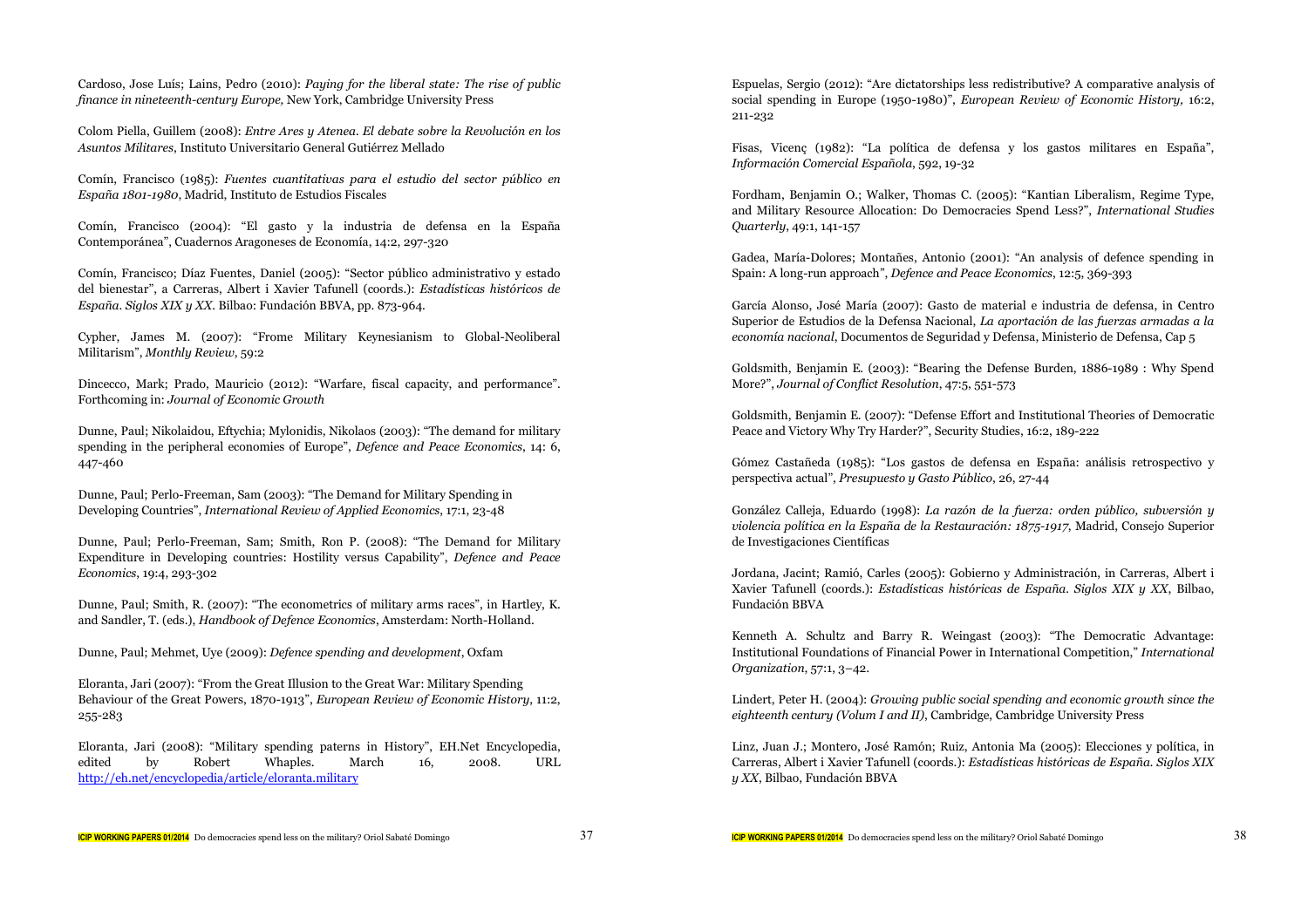Lebovic, James H. (2001): "Spending Priorities and Democratic Rule in Latin America", *Journal of Conflict Resolution*, 45:4, 427-452

Looney, Robert E.; Peter C. Frederikson (2000): "The effect of declining military influence on defense budgets in Latin America", *Armed Forces and Society,* 26:3, 437-49

López Garrido, Diego (1982): *La Guardia Civil y los orígenes del Estado centralista*, Barcelona, Grijalbo

Marhsall, Monty G.; Cole, Benjamin R. (2011): *Global Report 2011. Conflict, Governance, and State Fragility*, Vienna, VA USA, Center for Systemic Peace

Melero Alonso, Eduardo (2012): "Las operaciones militares de España en el exterior", *Centre d'Estudis per la Pau J.M. Delàs*, Resultats de Recerca 01/2012

Murdoch, James C. (1995): "Military Alliances: Theory and Empirics", in Hartley, K.; Sandler, T. (eds.), *Handbook of Defence Economics, Volume I*, Elsevier Science BV, Cap 5

O'Brien, Patrick (2011): "The nature and historical evolution of an exceptional fiscal state and its possible significance for the precocious commercialization and industrialization of the British economy from Cromwell to Nelson", *Economic History Review*, 64:2, 408-446

Oliveres, Arcadi; Ortega, Pere (eds.) (2007): *El militarismo en España: balance del ciclo armamentista español hasta 2007*, Barcelona, Icaria

Olmeda Gómez, José Antonio (1988): *Las Fuerzas armadas en el Estado franquista: participación política, influencia presupuestaria y profesionalización, 1939-1975*, Madrid, El Arquero

Pereira, Juan Carlos (coord.) (2003): *La política exterior de España (1800 – 2003)*, Barcelona, Ariel

Pérez Munielo, Francisco (2009): *El Gasto de Defensa en España 1946-2009*, Madrid: Ministerio de Defensa. Secretaría General Técnica.

Pieroni, Luca (2009): "Military Expenditure and Economic Growth", *Defence and Peace Economics*, 20:4, 327-339

Pons, Jordi; Tirado, Daniel A. (2004): "Discontinuidades en el crecimiento económico en el período 1870-1994: España en perspectiva comparada", *Revista de Economía Aplicada*, 36:12, 1-20

Powell, Jonathan (2012): "Determinants of the Attempting and Outcome of Coups d'état", *Journal of Conflict Resolution*, 56 (6): 1017-1040

Puell de la Villa, Fernando (2000): *Historia del Ejército en España*, Madrid, Alianza Editorial

Puell de la Villa, Fernando (2001): "Política de defensa y Política Militar en el siglo XX", *Claves de la España del siglo XX. Estudios. Sociedad Estatal España Nuevo Milenio* 

Rogers, Clifford (2000): "Military Revolutions and Revolutions in Miltiary Affairs: a Historian's Perspective", in Gongora, Thierry; Riekhoff, Harold (eds.) *Toward a Revolution in Military Affairs? Defense and Security at the Dawn of the Twenty-First Centurty*, Westport: Greenwood Press

Rosh, R.M. (1988): "Third World militarization: Security webs and the states they ensnare", *Journal of Conflict Resolution*, 32:4, 671–698

Rota, Mauro (2011): "Military burden and the democracy puzzle", Munich Personal RePEc Archive, Working Paper, Nº 35254

Sabaté (2013): "New quantitative estimates on long-term military spending in Spain (1850-2009)", *ICIP Working Papers* (forthcoming)

San Román López, Elena (1999): *Ejército e Industria: el nacimiento del INI*, Barcelona, Crítica

Sánchez Gijón, Antonio (1982): "El gasto de defensa y militar en España 1975-1982", *Instituto de Cuestiones Internacionales*, 13

Serra, Narcís (2008): *La transición militar. Reflexiones en torno a la reforma democrática de las fuerzas armadas*, Barcelona, Debate

Smith, Ron P (1977): "Military expenditures and capitalism", *Cambridge Journal of Economics*, 1:1, 61-76

Sprout, Harold; Sprout, Margaret (1968): "The dilemma of rising demands and insufficient resources", *World Politics*, 20:4, 660-93.

Thompson, William R. (1980): "Corporate Coup-Maker Grievances and Types of Regime Targets", *Comparative Political Studies*, 12: 485-496.

Töngür, Ünal; Hsu, Sara; Elveren, Adem Y. (2013): "Military Expenditures and Political Regimes: An Analysis Using Global Data, 1963-2001", *ERC Working Papers in Economics 13/07*

Torre del Río, Rosario (2003): "Recogimiento, crisis del 98 y nueva orientación internacional (1975-1914)", in Pereira, Juan Carlos (coord.): *La política exterior de España (1800 – 2003)*, Barcelona, Ariel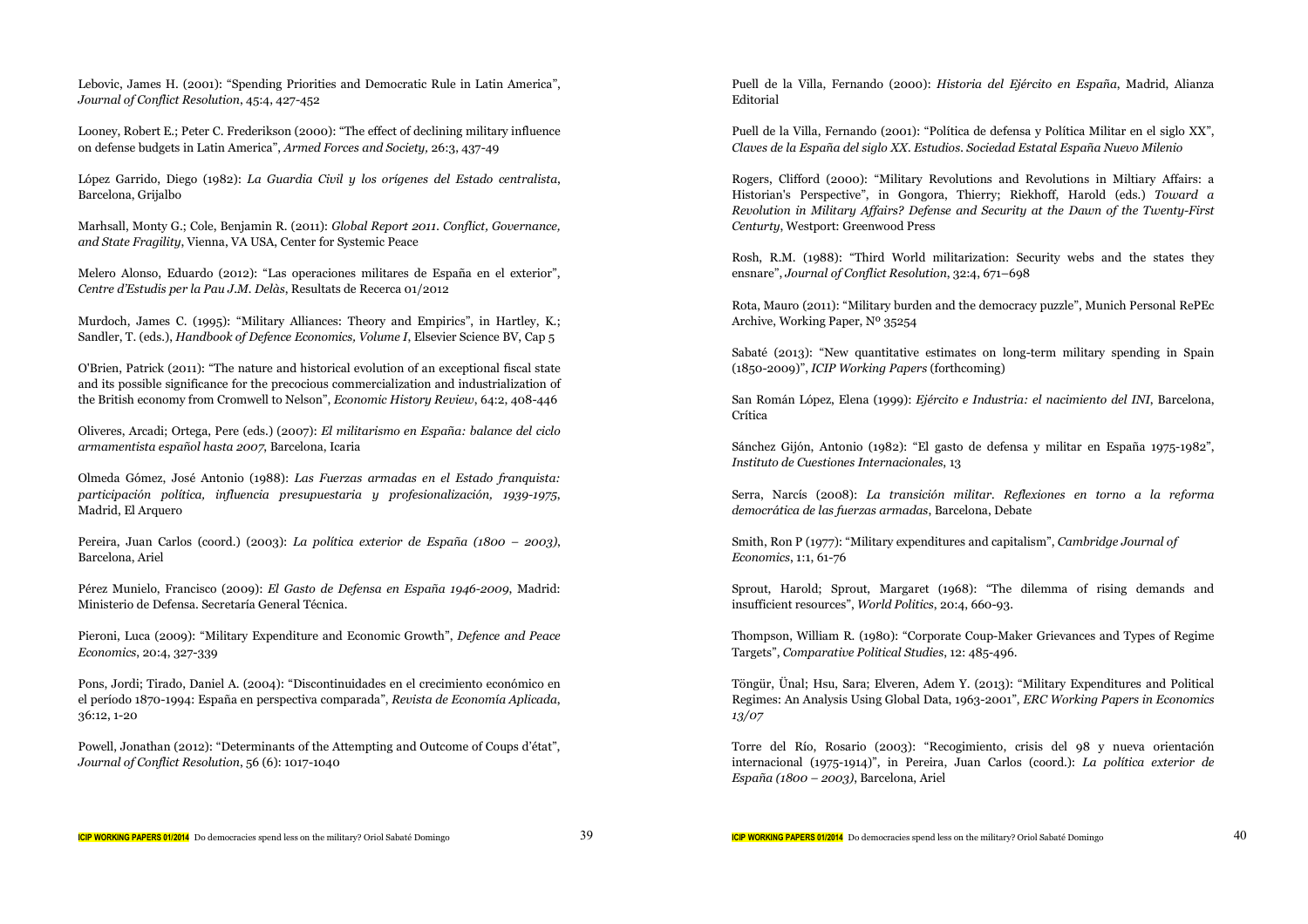Tusalem, Rollin F. (2013): "Bringing the military back in: The politicisation of the military and its effect on democratic consolidation", Forthcoming in: *International Political Science Review*

Valiño Castro, Aurelia (2001): "Defense Spending in Spain", *Defence and Peace Economics*, 12:5, 395-415

Velarde, J. (2000): "La evolución desde una economía castiza a una globalizada: sus consecuencias para los planteamientos defensivos españoles", *Economistas*, 85:6-19

Viñas, Angel (2010): "Los pactos con Estados Unidos, 1953-1976: una visión estructural", in Puell de la Villa, Fernando; Alda Mejías, Sonia (Eds.), *Los Ejércitos del Franquismo (1939-1975)*, Madrid, Instituto Universitario General Guitérrez Mellado

Vogelsang, Timothy (1997): "Wald-type tests for detecting shifts in the trend function of a dynamic time series", *Econometric Theory*, 13: 818-849

Waltz, Kenneth N. (1982): "The Myth of National Interdependence", in Maghroori, R. and Ramberg, B (eds.), *Globalism versus Realism: International Relations Third Debate*, Colorado, Westview Press

Whitten, Guy D; Williams, Laron K (2011): "Buttery Guns and Welfare Hawks: The Politics of Defense Spending in Advanced Industrial Democracies", *American Journal of Political Science*, 55:1, 117-134

# ANNEX 1. List of wars in Spain, 1834-2009

*Table 5. List of wars in Spain, 1834-2009* 

| Year      | War                                    | War type    | Political regime                      | Electors/adult<br>population<br>$(%)^a$ |  |
|-----------|----------------------------------------|-------------|---------------------------------------|-----------------------------------------|--|
| 1834-1840 | First Carlist War                      | Intra-State |                                       |                                         |  |
| 1847      | Military intervention in<br>Portugal   | Inter-State |                                       |                                         |  |
| 1847-1849 | Second Carlist War                     | Intra-State |                                       |                                         |  |
| 1857-1862 | Military expedition to<br>Cochinchina  | Inter-State | Monarchy Isabel II<br>$(1833 - 1868)$ | Autocracy<br>(4.35%) <sup>b</sup>       |  |
| 1859-1860 | Spanish-Moroccan War                   | Inter-State |                                       |                                         |  |
| 1861-1862 | Military expedition to<br>Mexico       | Inter-State |                                       |                                         |  |
| 1863-1865 | Dominican insurgency                   | Extra-State |                                       |                                         |  |
| 1865-1866 | Spanish-Chilean War                    | Inter-State |                                       |                                         |  |
| 1868-1878 | Ten Years War in Cuba                  | Extra-State | Revolutionary                         | Male<br>universal                       |  |
| 1872-1876 | Third Carlist War                      | Intra-State | Period (1868-1874)                    | suffrage<br>(55.2%)                     |  |
| 1873-1874 | <b>Cantonalist Uprising</b>            | Intra-State |                                       |                                         |  |
| 1879-1880 | Little War in Cuba                     | Extra-State | Restoration                           | Restricted                              |  |
| 1885      | Caroline Island crises with<br>Germany | Intra-State | $(1874 - 1889)$                       | democracy<br>(19.6%)                    |  |
| 1893-1894 | Melilla insurrection                   | Extra-State |                                       | Male                                    |  |
| 1895-1898 | Cuban insurrection                     | Extra-State | Restoration                           | universal                               |  |
| 1896-1898 | Philippine insurrection                | Extra-State | $(1890-1923)$                         | suffrage                                |  |
| 1898      | Spanish-American War                   | Inter-State |                                       | (44.1%)                                 |  |
| 1909-1927 | Spanish-Moroccan War                   | Extra-State | Primo de Rivera<br>$(1923 - 1930)$    | Dictatorship                            |  |
| 1936-1939 | Spanish Civil War                      | Intra-State | Second Republic<br>$(1931 - 1939)$    | Democracy<br>(88.3%) <sup>d</sup>       |  |
| 1939-1945 | Second World War <sup>c</sup>          | Inter-State | <b>Francisco Franco</b>               |                                         |  |
| 1957-1958 | Ifni War                               | Extra-State | $(1939-1975)$                         | Dictatorship                            |  |
| 1989-2012 | 67 multilateral interventions          |             | Monarchy Juan<br>Carlos I (1975-)     | Democracy<br>(100%)                     |  |

*Notes*: a) percentage of electors over the total adult population (from 1850 to 1932, population over 25 years old; from 1933 to 2012, population with right to vote); percentages are averages of each period, b) percentage of electors from 1850 to 1868, c) although Spain did not participate with a large contingent in the war, Franco's dictatorship established close links with the Axis and sent a military unit to fight with Germany from 1941 to 1943, d) the 1931 elections were still based on men suffrage, although the universal suffrage was established in the new republican Constitution passed in December 1931 (and applicable to 1933 and 1936 elections).

 *Sources*: my own compilation; the percentage of electors comes from Linz, Montero and Ruiz (2005).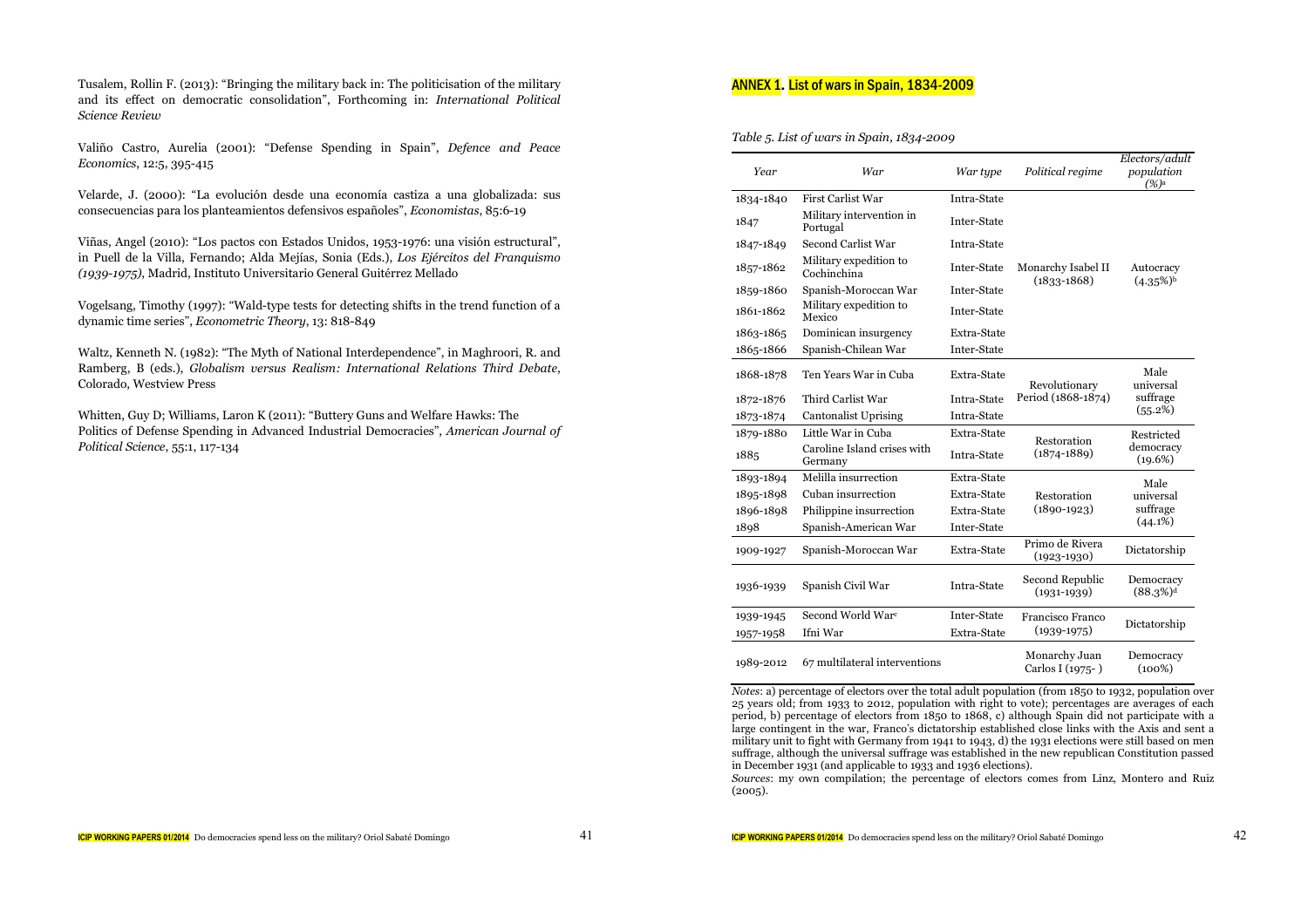#### ICIP WORKING PAPERSSUBMISSION GUIDELINES:

#### **International Catalan Institute for Peace (ICIP)**

 ■■ The principle purpose of the ICIP is to promote a culture of peace in Catalonia as well as throughout the world, to endorse peaceful solutions and conflict resolutions and to endow Catalonia with an active role as an agent of peace and peace research. The ICIP, seeking consistency between ends and means, is governed by the principles of promoting peace, democracy, justice, equality and equity in relationships between individuals, peoples, cultures, nations and states. It holds the aim of working for human security, disarmament, the prevention and peaceful resolution of conflicts and social tensions, and strengthening the roots of peace and coexistence, peace building and advocacy of human rights.

#### **Objectives of the Publication**

 ■■ The ICIP wants to create an open forum on topics related to peace, conflict and security. It aims to open up debate and discussion on both theoretical and contemporary issues associated with the pursuit and maintenance of peace in our world. It strives to connect an eclectic group of voices including career academics, PhD students, NGO representatives, institutional representatives, and field workers and field writers to celebrate ground-breaking and constructive approaches to peace and conflict resolution.

#### **Scope of the Publication (List of Themes)**

**IF The ICIP is interested in works related to peace, conflict and security research. It**  aims to provide an innovative and pluralist insight on topics of methodology of peace research, the history and development of peace research, peace education, peacekeeping and peace-creating, conflict resolution, human security, human rights, global security, environmental security, development studies related to peace and security, international law related to peace, democracy, justice and equality, disarmament, gender, identity and ethics related to peace, science and technology associated with peace and security.

#### **Audience:**

**■** The ICP aims to provide accessible, valuable and well-researched material for all those interested in the promotion of peace. Our audience includes fellow academics and researchers, student of peace and security, field workers, institutional and governmental representatives as well as the general public.

#### **The review process**

**<u>■■ Peer reviewed. Submissions should be sent directly to the series editor</u>**  (recerca.icip@gencat.cat), who will check whether the paper meets the formal and general criteria for a working paper and will commission a review. **IF The review procedure is double-blind. The series editor will choose two** anonymous reviewers, generally from the Editorial Board, but may also commission

an external review from outside the ICIP.

**■** Reviewers are asked to write a review within a month after having received the paper. Reviews should clearly indicate one of four options: (1) accept without changes; (2) accept with minor changes; (3) allow for resubmission after major changes (4) reject. Options 2 to 4 require some detailed comments. If a paper is accepted (option 1 or 2), reviewers are kindly asked to help authors correct minor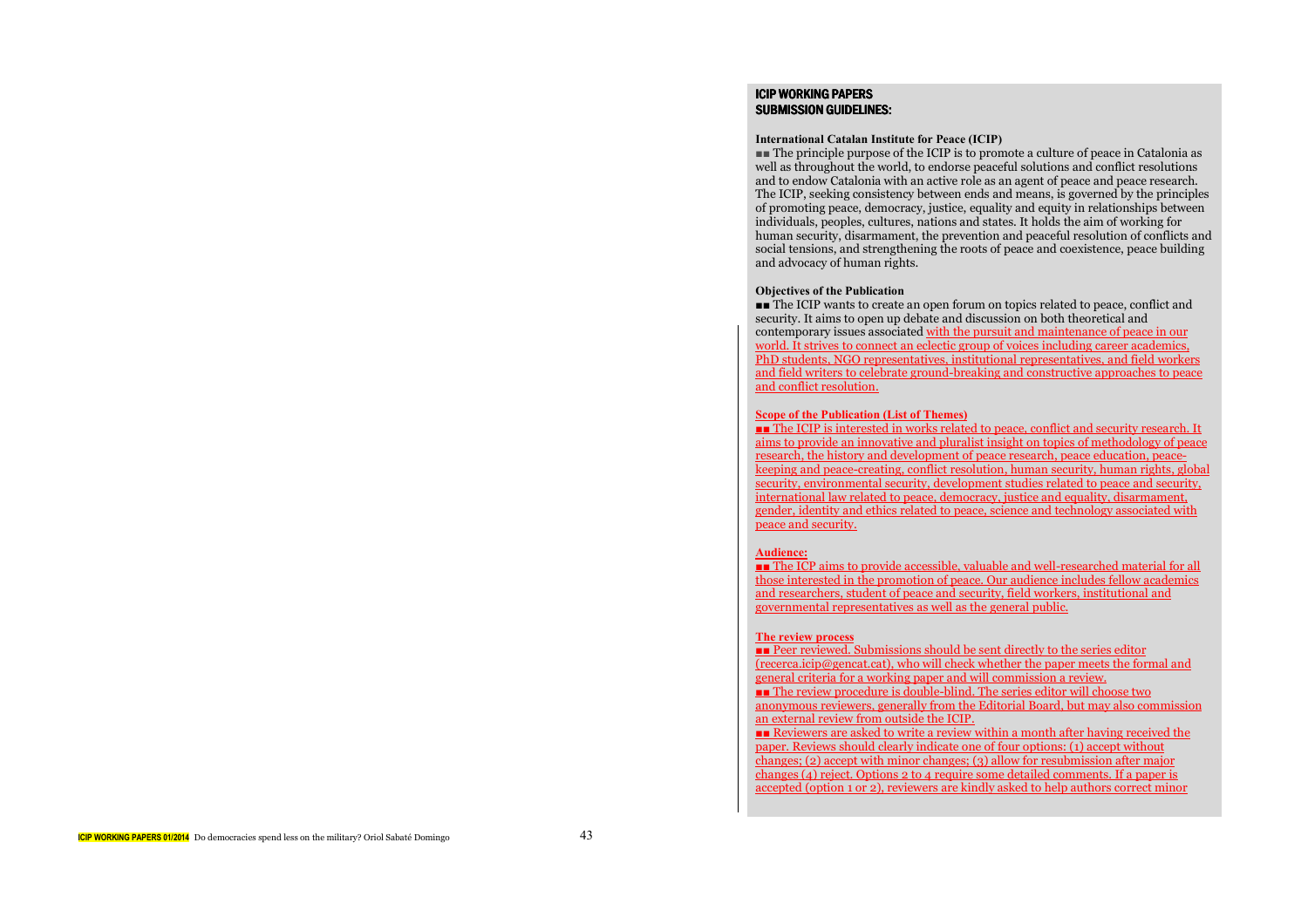linguistic or other errors by making notes in the manuscript. If they use the track changes function for this purpose they should make sure that their comments are anonymized.

## **Who may submit working papers?**

 ■■ The main criterion for the submission of Working Papers is whether this text could be submitted to a good academic journal.

■■ ICIP staff and other fellows and visitors affiliated with the ICIP are expected to submit a working paper related to their research while at the ICIP.

#### **Submission System**

 ■■ All submissions can be made to the ICIP e-mail addresses: jalcalde.icip@gencat.cat and rgrasa.icip@gencat.cat with *Working Papers – submission* in the subject line.

## **Author Biographical Statement**

 ■■ Authors must all provide a short biographical note including full name, affiliation, email address, other contact information if necessary and a brief professional history. This information should be provided on a separate sheet with the title. All other personal references should be removed from the submission to ensure anonymity.

#### **Abstract**

■■ All papers must include English language abstracts (150 words max.)

#### **Descriptors**

■■ A list of four to six descriptors or keywords is also required.

#### **Language and Style**

 ■■ Authors may submit in Catalan, Spanish or English. The submission must be clearly written and easy to follow with headings demarcating the beginning of each section. Submission must in be Arial 11, double spaced and pages must be numbered. ■■ Papers should not be longer than 15.000 words (incl. footnotes and references). Longer papers may be returned with a request to shorten them. Papers that require more extensive presentation of data may add these in an appendix that will count separately. Appendices should, however, present data in a reader-friendly and condensed format.

 ■■ Papers that will require extensive linguistic editing will not be accepted for review. Minor linguistic corrections (as well as required revisions) suggested by the reviewer must be implemented by the author before the final editing of the paper.

#### **Footnotes**

■■ Footnotes may be used to provide the reader with substantive information related to the topic of the paper. Footnotes will be part of the word count.

#### **References**

 ■■ The Harvard author-date system. In this system, sources are briefly cited in the text, usually in parentheses, by author's last name and date of publication. The short citations are amplified in a list of references in alphabetical list, where full bibliographic information is provided. Bibliographic references must follow *The Chicago Manual of Style* (15th edition). See a *Chicago-Style citation quick guide* at: http://www.chicagomanualofstyle.org/tools\_citationguide.html

Citation generators:

## **ICIP WORKING PAPERS**

# 2013/8

L'est del Congo: arribarà mai el final de la guerra? by Gérard Prunier (available in Catalan and English)

# 2013/7

La transición geográfica de Asia Central en el nuevo contexto geopolítico

 by Elvira Sánchez Mateos, Aurèlia Mañé Estrada, Carmen de la Cámara and Laura Huici Sancho (available in Spanish and English)

# 2013/6

 New quantitative estimates on longterm military spending in Spain (1850-2009) by Oriol Sabaté Domingo (available in Catalan and Engilsh)

# 2013/5

La memoria histórica, ¿activo transformador de la desigualdad de género? Análisis crítico del discurso del Centro de la Memória Histórica en Colombia a partir de una mirada de género e interseccionalidadby Marta Grau (available in Spanish and English)

# 2013/4

 De Madres de Soacha a sujetas políticas: capacidad de agencia ante la impunidad en Colombia. Reconstrucción de un caso desde una mirada feminista para un litigio estratégico. by Rocío Mateo Medina (available in Spanish and English)

# 2013/3

 El conflicto de las papeleras entre Argentina y Uruguay. ¿Resolución o transformación? by Juan Ignacio Hernández Beloqui (available in Spanish)

# 2013/2

 Conflicte, pau i democràcia en l'àmbit local: una proposta d'anàlisi comparativa by Institut de Govern i Polítiques Públiques - IGOP (available in Catalan)

# 2013/1

La societat civil global: Les complexitats d'un espai de contestació by Núria Suero i Comellas (available in Catalan and English)

## 2012/8

 Political Humor as a Confrontational Tool Against the Syrian Regime. A study case: Syria by Blanca Camps- Febrer (available in Catalan and in English)

# 2012/7

Social media and political change: the case of the 2011 revolutions in Tunisia and Egypt by Regina Salanova (available in Catalan and in English)

*All numbers available at / Tots els números disponibles a:*http://www.gencat.cat/icip/eng/icip\_wp.html